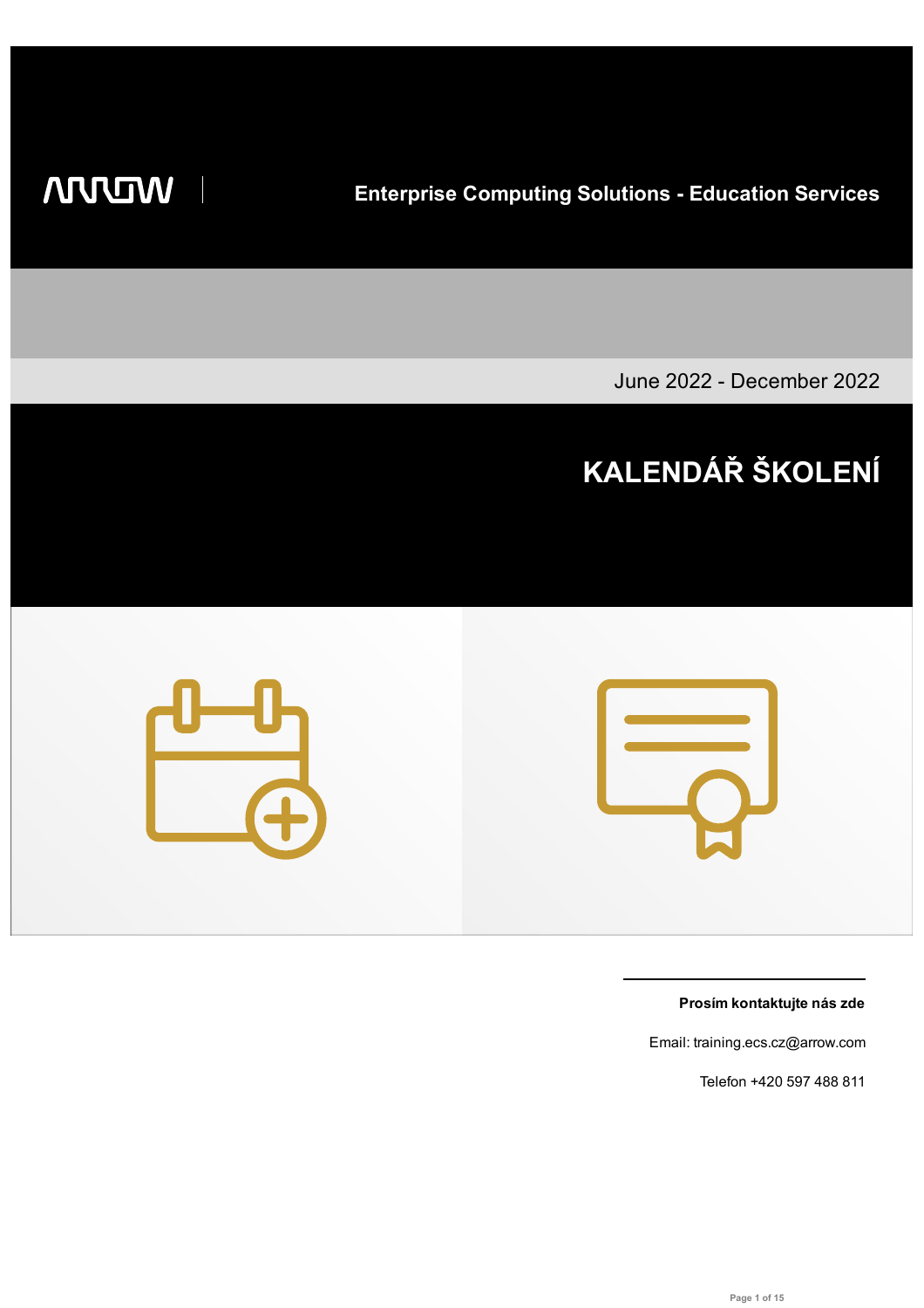#### **Země** CZ

**Místo konání**

Bratislava,Praha,Virtual Classroom

### **Producent**

Arrow,Check Point,CISCO,Citrix,Devops Institute,F5 Networks,Fortinet,IBM,Juniper,Microsoft,Nutanix,ORACLE,SOPHOS,Splunk,Symantec,Veeam,VERITAS,VMware

| <b>Citrix</b>                                                                                  |                        |              |                         |                              |     |     |     |            |     |            |
|------------------------------------------------------------------------------------------------|------------------------|--------------|-------------------------|------------------------------|-----|-----|-----|------------|-----|------------|
|                                                                                                | <b>Místo</b><br>konání | <b>Délka</b> | Cena                    | Kód kurzu                    | Jun | Jul | Aug | <b>Sep</b> | Oct | <b>Nov</b> |
| eLearning On-Demand Course Pass - 1 Day                                                        |                        | $1$ (den)    | 12400.00                | CTX EL1                      | 25  |     |     | ä,         |     |            |
| eLearning On-Demand Course Pass - 2 Days                                                       |                        | $2$ (den)    | 24600.00                | CTX EL2                      | 25  | ٠   |     | ä,         |     | ٠          |
| eLearning On-Demand Course Pass - 3 Days                                                       |                        | 3 (den)      | 36900.00                | CTX EL3                      | 25  |     |     |            |     |            |
| eLearning On-Demand Course Pass - 4 Days                                                       |                        | 4 (den)      | 49200.00                | CTX EL4                      | 25  |     |     | ×,         |     |            |
| eLearning On-Demand Course Pass - 5 Days                                                       |                        | 5 (den)      | 61500.00                | CTX EL5                      | 25  | ٠   |     | ä,         |     |            |
| eLearning On-Demand Course Pass - 5 Days<br>Premium                                            |                        | 5 (den)      | 73800.00                | CTX EL5<br>P                 | 25  |     |     |            |     |            |
| eLearning All-Access Subscription (Group)                                                      |                        | 365 (den)    | 532000.0<br>$\mathbf 0$ | CTX EL-<br><b>GROUP</b>      | 25  |     |     |            |     |            |
| eLearning All-Access Subscription (Individual)                                                 |                        | 365 (den)    | 107000.0<br>$\mathbf 0$ | CTX EL-<br><b>INDI</b>       | 25  |     |     |            |     |            |
| Citrix Virtual Apps and Desktops 7 Administration<br>On-Premises and in Citrix Cloud           | Praha                  | 5 (den)      |                         | 57000.00 CTX CWS<br>$-215CZ$ |     |     | 22  |            | 31  |            |
|                                                                                                | Virtual<br>Classroom   | 5 (den)      |                         | 57000.00 CTX_CWS<br>$-215CZ$ |     |     | 22  |            | 31  |            |
| Citrix Provisioning 7 Administration                                                           | Virtual<br>Classroom   | $2$ (den)    |                         | 25000.00 CTX CWS<br>$-316CZ$ |     |     | 29  |            |     |            |
| Citrix Networking Assessment, Design, and<br>Advanced Configuration                            | Virtual<br>Classroom   | 5 (den)      |                         | 57000.00 CTX CNS-<br>420CZ   |     |     |     | 05         |     |            |
| Citrix Virtual Apps and Desktops 7 Assessment,<br>Design and Advanced Configuration            | Virtual<br>Classroom   | 5 (den)      | 57000.00                | CTW_CW<br>S-415CZ            |     |     |     | 05         |     |            |
| Citrix Virtual Apps and Desktops 7 Advanced<br>Administration                                  | Praha                  | 5 (den)      | 57000.00                | CTX CWS<br>$-315CZ$          |     |     |     | 12         |     | 21         |
|                                                                                                | Virtual<br>Classroom   | 5 (den)      | 57000.00                | CTX CWS<br>$-315CZ$          |     |     |     | 12         |     | 21         |
| Moving to the Citrix Virtual Apps and Desktops<br>Service on Citrix Cloud with Microsoft Azure | Virtual<br>Classroom   | 5 (den)      |                         | 57000.00 CTX CXD-<br>252CZ   |     |     |     |            | 03  |            |
|                                                                                                | Praha                  | 5 (den)      |                         | 57000.00 CTX CXD-<br>252CZ   |     |     |     |            | 03  |            |
| CNS-225: Deploy and Manage Citrix ADC 13.x<br>with Traffic Management                          | Praha                  | 5 (den)      |                         | 58000.00 CTX CNS-<br>225     |     |     |     |            | 17  | ٠          |
|                                                                                                | Virtual<br>Classroom   | 5 (den)      |                         | 58000.00 CTX_CNS-<br>225     |     |     |     |            | 17  |            |
| CNS-227: Deploy and Manage Citrix ADC 13.x<br>with Citrix Gateway                              | Praha                  | 5 (den)      |                         | 58000.00 CTX CNS-<br>227     |     |     |     |            | 17  |            |
|                                                                                                | Virtual<br>Classroom   | 5 (den)      |                         | 58000.00 CTX_CNS-<br>227     |     |     |     |            | 17  |            |
| <b>Microsoft</b>                                                                               |                        |              |                         |                              |     |     |     |            |     |            |
|                                                                                                | <b>Místo</b><br>konání | Délka        | Cena                    | Kód kurzu                    | Jun | Jul | Aug | <b>Sep</b> | Oct | <b>Nov</b> |
| <b>Arrow Flex Basic</b>                                                                        |                        | 90 (den)     | 7040.00                 | MCS_FLE<br>XBA               | 25  |     |     |            |     | ٠          |
| Arrow Flex Basic for exam / Course: Al-100:<br>Designing and Implementing an Azure AI Solution |                        | 90 (den)     | 7040.00                 | MCS_FLE<br>XBA-<br>AI100     | 25  |     |     |            |     |            |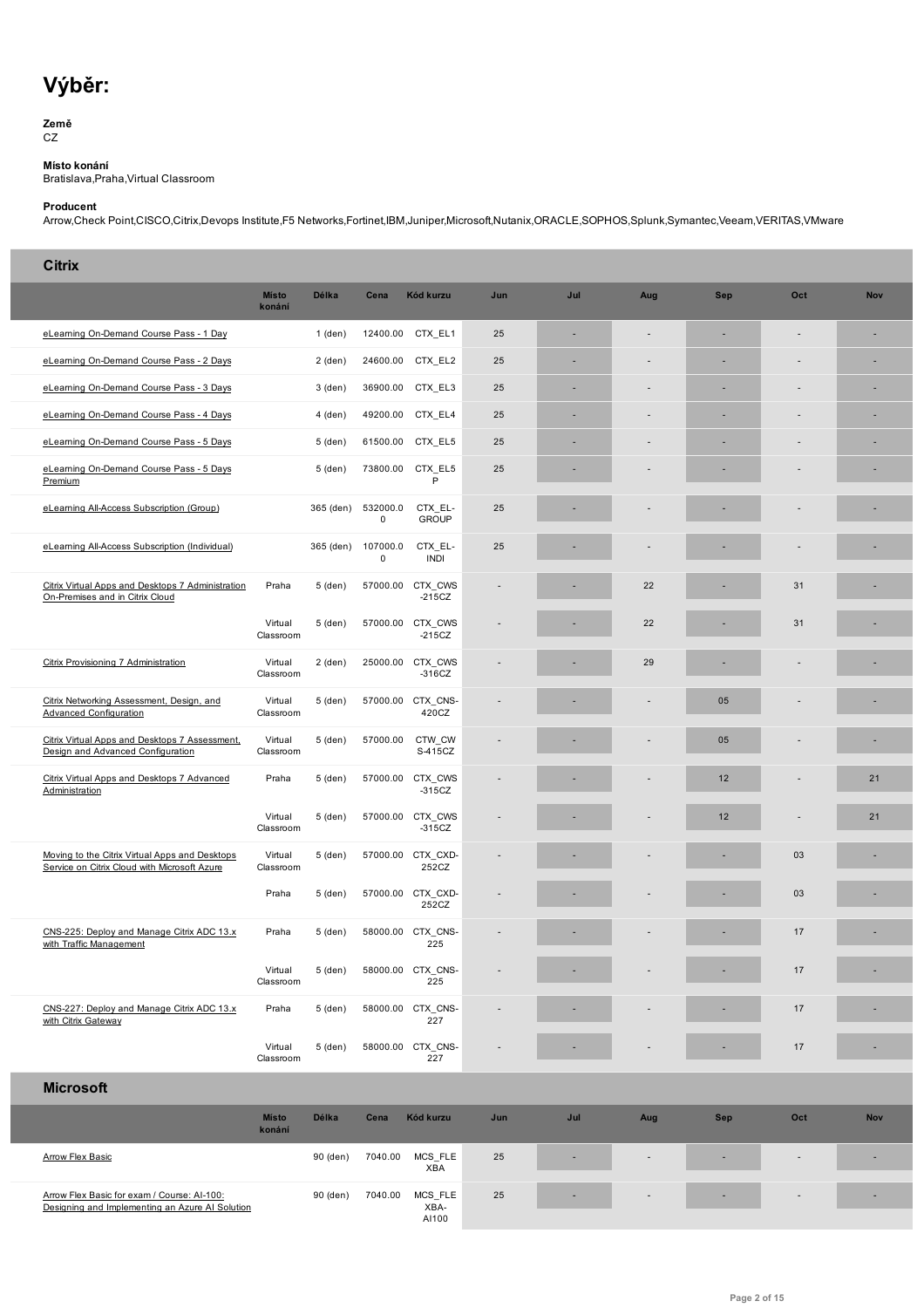|                                                                                                            |                      |           |          | AZ104                           |    |    |    |    |    |  |
|------------------------------------------------------------------------------------------------------------|----------------------|-----------|----------|---------------------------------|----|----|----|----|----|--|
| Arrow Flex Basic for exam / Course: AZ-204:<br>Developing Solutions for Microsoft Azure                    |                      | 90 (den)  | 7040.00  | MCS_FLE<br>XBA-<br>AZ204        | 25 |    |    |    |    |  |
| Arrow Flex Basic for exam / Course: AZ-303:<br>Microsoft Azure Architect Technologies                      |                      | 90 (den)  | 7040.00  | MCS FLE<br>XBA-<br>AZ303        | 25 |    |    |    |    |  |
| Arrow Flex Basic for exam / Course: AZ-304:<br>Microsoft Azure Architect Design                            |                      | 90 (den)  | 7040.00  | MCS_FLE<br>XBA-<br>AZ304        | 25 |    |    |    |    |  |
| Arrow Flex Basic for exam / Course: AZ-500:<br>Microsoft Azure Security Technologies                       |                      | 90 (den)  | 7040.00  | MCS FLE<br>XBA-<br>AZ500        | 25 |    |    |    |    |  |
| Arrow Flex Basic for exam / Course: AZ-900:<br>Microsoft Azure Fundamentals                                |                      | 90 (den)  | 7040.00  | MCS_FLE<br>XBA-<br>AZ900        | 25 |    |    |    |    |  |
| Arrow Flex Basic for exam / Course: DP-200:<br>Implementing an Azure Data Solution                         |                      | 90 (den)  | 7040.00  | MCS FLE<br>XBA-<br>DP200        | 25 |    |    |    |    |  |
| Arrow Flex Basic for exam / Course: DP-201:<br>Designing an Azure Data Solution                            |                      | 90 (den)  | 7040.00  | MCS_FLE<br>XBA-<br>DP201        | 25 |    |    |    |    |  |
| Arrow Flex Basic for exam / Course: DP-300:<br>Administering Relational Databases on Microsoft<br>Azure    |                      | 90 (den)  | 7040.00  | MCS FLE<br>XBA-<br>DP300        | 25 |    |    |    |    |  |
| Arrow Flex Basic for exam / Course: MS-100:<br>Microsoft 365 Identity and Services                         |                      | 90 (den)  | 7040.00  | MCS FLE<br>XBA-<br><b>MS100</b> | 25 |    |    |    |    |  |
| <b>Arrow Flex Self Paced</b>                                                                               |                      | $1$ (den) | 26750.00 | MCS_FLE<br><b>XSELFP</b>        | 25 |    |    |    |    |  |
| Arrow Flex Basic for exam / course: AI-102:<br>Designing and Implementing a Microsoft Azure AI<br>Solution |                      | 90 (den)  | 7040.00  | MCS_FLE<br>XBA-<br>AI102        | 25 |    |    |    |    |  |
| Arrow Flex Basic for exam / course: AZ-800:<br>Administering Windows Server Hybrid Core<br>Infrastructure  |                      | 90 (den)  | 7040.00  | MCS FLE<br>XBA-<br>AZ800        | 25 |    |    |    |    |  |
| Arrow Flex Basic for exam / course: AZ-801:<br>Configuring Windows Server Hybrid Advanced<br>Services      |                      | 90 (den)  | 7040.00  | MCS_FLE<br>XBA-<br>AZ801        | 25 |    |    |    |    |  |
| Arrow Flex Basic for exam / course: DP-203: Data<br><b>Engineering on Microsoft Azure</b>                  |                      | 90 (den)  | 7040.00  | MCS_FLE<br>XBA-<br>DP203        | 25 |    |    |    |    |  |
| Arrow Flex Basic for exam / course: MD-100:<br><b>Windows Client</b>                                       |                      | 90 (den)  | 7040.00  | MCS FLE<br>XBA-<br>MD100        | 25 |    |    |    |    |  |
| Arrow Flex Basic for exam / course: MS-101:<br>Microsoft 365 Mobility and Security                         |                      | 90 (den)  | 7040.00  | MCS FLE<br>XBA-<br>MS101        | 25 |    |    |    |    |  |
| Microsoft Azure - nasazení a správa cloudu                                                                 | Praha                | 4 (den)   | 31400.00 | MCS_AZ1<br>04T00                | 27 |    | 29 |    | 24 |  |
| Automating Administration with PowerShell                                                                  | Virtual<br>Classroom | 5 (den)   | 64750.00 | MCS_AZ-<br>040T00               | 27 |    | 15 |    | 31 |  |
| Microsoft Azure IoT Developer                                                                              | Virtual<br>Classroom | 4 (den)   | 57250.00 | MCS_AZ-<br>220T00               | 27 |    |    | 26 |    |  |
| Configuring and Operating a Hybrid Cloud with<br>Microsoft Azure Stack Hub                                 | Virtual<br>Classroom | 4 (den)   | 62500.00 | MCS_AZ-<br>600T00               | 27 |    | 22 |    | 24 |  |
| Microsoft Azure Security Technologies                                                                      | Virtual<br>Classroom | $4$ (den) | 31400.00 | MCS_AZ5<br>00                   | 28 |    |    |    |    |  |
|                                                                                                            | Praha                | 4 (den)   | 31400.00 | MCS_AZ5<br>00                   |    |    |    |    | 10 |  |
| MS-101: Microsoft 365 Mobility and Security                                                                | Praha                | 5 (den)   | 25000.00 | MCS MS1<br>01                   |    | 11 |    |    | 10 |  |
| Designing and Implementing a Data Science<br>Solution on Azure                                             | Praha                | 3 (den)   | 26700.00 | MCS DP-<br>100T01               |    | 18 |    |    | 24 |  |
|                                                                                                            |                      |           |          |                                 |    |    |    |    |    |  |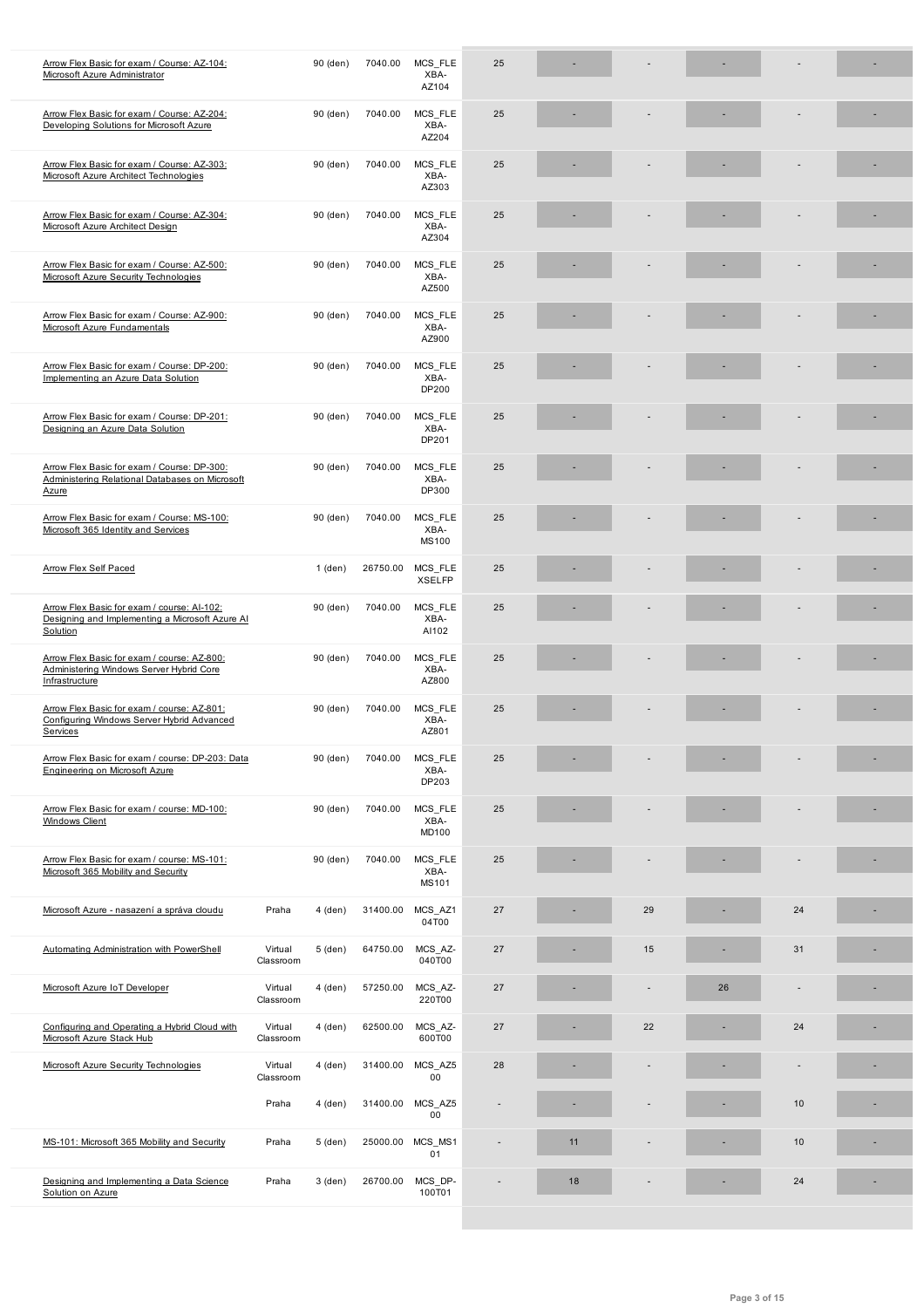| Configuring and operating Windows Virtual<br>Desktop on Microsoft Azure               | Virtual<br>Classroom   | $4$ (den)    | 62500.00                   | MCS_AZ-<br>140T00         |     |     | 15  |            | 24                       |            |
|---------------------------------------------------------------------------------------|------------------------|--------------|----------------------------|---------------------------|-----|-----|-----|------------|--------------------------|------------|
| AZ-800T00: Administering Windows Server Hybrid<br>Core Infrastructure                 | Virtual<br>Classroom   | 4 (den)      | 58750.00                   | MCS AZ-<br>800T00         |     |     | 15  | 26         |                          |            |
| Designing and Implementing Microsoft DevOps<br>Solutions                              | Praha                  | 5 (den)      | 42500.00                   | MCS AZ-<br>400T00         |     |     | 22  |            |                          | 28         |
| <b>Managing Microsoft Teams</b>                                                       | Virtual<br>Classroom   | 5 (den)      | 22800.00                   | MCS MS7<br>$00\,$         |     |     | 22  |            | 24                       |            |
| Windows Server 2019/2016 - Kerberos and<br><b>Authentication Troubleshooting</b>      | Praha                  | 4 (den)      | 34500.00                   | MCS_GO<br>C172            |     |     | 22  |            |                          | 21         |
| Planning and Administering Microsoft Azure for<br>SAP                                 | Virtual<br>Classroom   | 4 (den)      | 34000.00                   | MCS AZ-<br>120T00         |     |     | 23  |            | 17                       |            |
| Microsoft Azure Solutions Architect Expert                                            | Virtual<br>Classroom   | $4$ (den)    | 58750.00                   | MCS_AZ-<br>305T00         |     |     | 23  |            | 24                       |            |
| MS-500: Microsoft 365 Security Administrator                                          | Praha                  | 4 (den)      | 37600.00                   | MCS_MS5<br>00             |     |     | 29  |            |                          | 21         |
| Microsoft 365 - správa služeb a úctu Office365 a<br>integrace s on-prem               | Virtual<br>Classroom   | 5 (den)      | 42400.00                   | MCS MS1<br>$00\,$         |     |     |     | 05         |                          | ٠          |
| Licencni podminky produktu spolecnosti Microsoft                                      | Praha                  | $2$ (den)    |                            | 11700.00 MCS MPL<br>1CZ   |     |     |     | 19         |                          | 07         |
|                                                                                       | Virtual<br>Classroom   | $2$ (den)    |                            | 11700.00 MCS MPL<br>1CZ   |     |     |     | 19         |                          | 07         |
| Licencní podmínky produktu spolecnosti Microsoft<br>- pokrocilý kurz (SPLA, CSP, MPN) | Praha                  | $1$ (den)    | 6000.00                    | MCS MPL<br>2CZ            |     |     |     | 21         |                          | 09         |
|                                                                                       | Virtual<br>Classroom   | $1$ (den)    | 6000.00                    | MCS MPL<br>2CZ            |     |     |     | 21         |                          | 09         |
| AZ-801T00: Configuring Windows Server Hybrid<br><b>Advanced Services</b>              | Virtual<br>Classroom   | 4 (den)      | 58750.00                   | MCS AZ-<br>801T00         |     |     |     | 26         |                          | 28         |
| Windows Server 2019/2016 - Enterprise PKI                                             | Praha                  | 5 (den)      | 34500.00                   | MCS_GO<br>C173            |     |     |     |            | 03                       |            |
| Deployment                                                                            |                        |              |                            |                           |     |     |     |            |                          |            |
| AZ-900: Microsoft Azure Fundamentals                                                  | Praha                  | $1$ (den)    | 14200.00                   | MCS AZ9<br>$00\,$         |     |     |     |            |                          | 14         |
| <b>ORACLE</b>                                                                         |                        |              |                            |                           |     |     |     |            |                          |            |
|                                                                                       | <b>Místo</b><br>konání | <b>Délka</b> | Cena                       | Kód kurzu                 | Jun | Jul | Aug | <b>Sep</b> | Oct                      | <b>Nov</b> |
| <u> Unlimited Learning Subscription - All Technology</u>                              |                        |              | 365 (den) 99452.00 ORA_UPL | S                         | 25  |     |     |            |                          |            |
| <b>Arrow</b>                                                                          |                        |              |                            |                           |     |     |     |            |                          |            |
|                                                                                       | <b>Místo</b><br>konání | Délka        | Cena                       | Kód kurzu                 | Jun | Jul | Aug | Sep        | Oct                      | <b>Nov</b> |
| Red Hat Learning Subscription Standard                                                |                        | 1 (den)      | 0.00                       | REH RHL<br>S220           | 25  |     |     |            |                          |            |
| Jazyk C# - programování l                                                             | Praha                  | $5$ (den)    |                            | 21000.00 OTH GOC<br>2124  | 27  |     |     |            |                          |            |
| Hacking v Praxi III                                                                   | Praha                  | 5 (den)      |                            | 35000.00 OTH_GOC<br>33    |     | 18  |     | 12         |                          | 21         |
|                                                                                       | Virtual<br>Classroom   | 5 (den)      |                            | 35000.00 OTH_GOC<br>33    |     |     | 08  |            |                          | ٠          |
| Network Security - Hacking v praxi                                                    | Virtual<br>Classroom   | 5 (den)      |                            | 34500.00 OTH_GOC<br>3     |     | 25  |     |            | $\overline{\phantom{a}}$ | ٠          |
|                                                                                       | Praha                  | 5 (den)      |                            | 34500.00 OTH_GOC<br>3     |     | ٠   | 29  |            | 03                       | 21         |
| ONTAP9.9.1 Cluster Administration                                                     | Virtual<br>Classroom   | 3 (den)      | 74600.00                   | NEP_OT-<br>CLU-A<br>9.9.1 |     | 25  |     |            |                          | 14         |
| StorageGRID Administration                                                            | Virtual<br>Classroom   | 3 (den)      | 74600.00                   | NEP_SG-<br>WS-ADM         |     | 25  | 15  | 19         |                          |            |
| ONTAP 9.9.1 Data Protection Administration                                            | Virtual<br>Classroom   | $2$ (den)    | 49500.00                   | NEP_OT-<br>DPA 9.9.1      |     | 28  |     |            |                          | 24         |

п

I

Г

Ī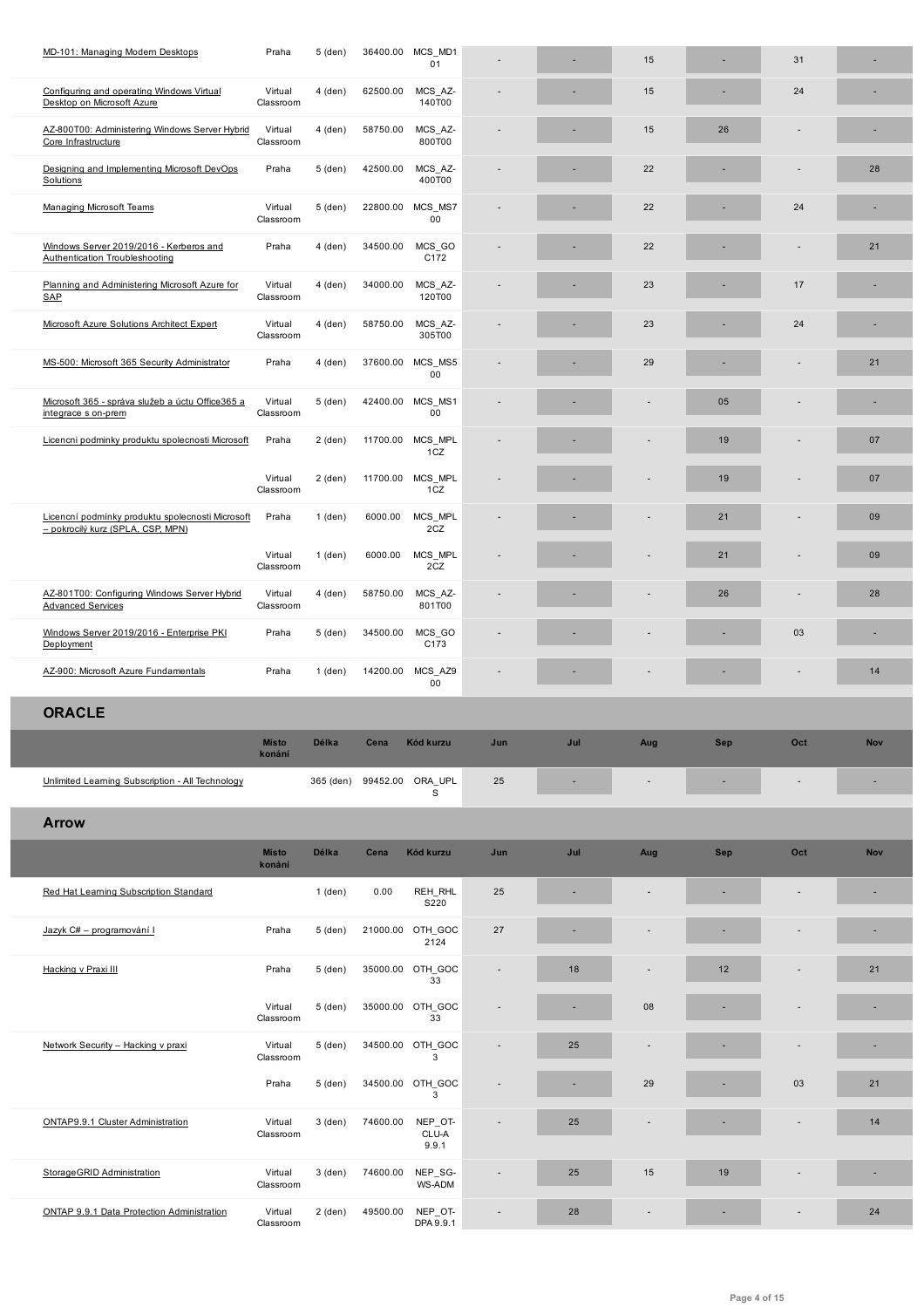|                                                                                              |                        |           |          | 55                        |                              |     |     |     |                |     |
|----------------------------------------------------------------------------------------------|------------------------|-----------|----------|---------------------------|------------------------------|-----|-----|-----|----------------|-----|
| CompTIA Security+                                                                            | Praha                  | 5 (den)   | 28000.00 | OTH_CTS<br>EC             |                              |     | 08  |     | 17             |     |
| Hacking v praxi II                                                                           | Praha                  | 5 (den)   |          | 35000.00 OTH GOC<br>32    |                              |     | 15  |     | 10             |     |
|                                                                                              | Virtual<br>Classroom   | 5 (den)   |          | 35000.00 OTH GOC<br>32    |                              |     |     |     | 24             |     |
| Bezpecnost a hacking Android aplikací                                                        | Praha                  | 5 (den)   |          | 31000.00 OTH GOC<br>56    |                              |     | 15  |     |                | 21  |
| Certified Ethical Hacker v11                                                                 | Virtual<br>Classroom   | 5 (den)   |          | 59000.00 ECC CEH          |                              |     | 22  |     |                | ٠   |
|                                                                                              | Praha                  | 5 (den)   |          | 59000.00 ECC_CEH          |                              | ٠   |     | 12  |                | 07  |
| Zranitelnosti webových aplikací 1 - Útoky proti<br>uživatelum                                | Virtual<br>Classroom   | 5 (den)   |          | 31000.00 OTH_GOC<br>54    |                              |     | 22  |     |                |     |
|                                                                                              | Praha                  | 5 (den)   |          | 31000.00 OTH GOC<br>54    |                              |     |     |     | 03             | ٠   |
| CISSP - Príprava k certifikaci Certified Information<br><b>Systems Security Professional</b> | Praha                  | 5 (den)   |          | 59400.00 SEC TCIS<br>SP   |                              |     |     | 05  |                |     |
| <b>EC-Council Encryption Specialist</b>                                                      | Praha                  | 3 (den)   |          | 33000.00 ECC ECE<br>S     |                              |     |     | 12  |                |     |
| Vývoj webových služeb pomocí ASP.NET Web<br>API                                              | Praha                  | $2$ (den) |          | 10800.00 OTH GOC<br>3401  |                              |     |     | 22  |                |     |
| Zranitelnosti webových aplikací 2 - Útoky proti<br>serverum                                  | Praha                  | 5 (den)   |          | 31000.00 OTH_GOC<br>542   |                              |     |     |     | 10             |     |
| Computer Hacking Forensic Investigator                                                       | Praha                  | 5 (den)   |          | 56000.00 OTH CHFI         | ٠                            |     |     |     | 10             |     |
| Ochrana proti hackingu webových aplikací v .NET                                              | Praha                  | $3$ (den) |          | 12300.00 OTH_GOC<br>3314  |                              |     |     |     | 12             |     |
| Paralelní, asynchronní a vícevláknové aplikace                                               | Virtual<br>Classroom   | 3 (den)   |          | 16200.00 OTH_GOC<br>407   |                              |     |     |     | 17             | ٠   |
| Dedicnost a Design Patterns v prostredí .NET v<br>praxi                                      | Praha                  | 5 (den)   |          | 23000.00 OTH_GOC<br>2741  |                              |     |     |     |                | 07  |
| Návrhové vzory v prostredí .NET (Design Patterns)                                            | Praha                  | 5 (den)   |          | 23000.00 OTH_GOC<br>274   |                              |     |     |     |                | ٠   |
| <b>VMware</b>                                                                                |                        |           |          |                           |                              |     |     |     |                |     |
|                                                                                              | <b>Místo</b><br>konání | Délka     | Cena     | Kód kurzu                 | Jun                          | Jul | Aug | Sep | Oct            | Nov |
| VMware Horizon 8: Deploy and Manage                                                          | Virtual<br>Classroom   | 5 (den)   | 50000.00 | VMW_HD<br>M8              |                              | ×,  |     |     |                | ٠   |
|                                                                                              |                        | 5 (den)   | 45000.00 | VMW_HD<br>M8              | 25                           |     |     |     |                |     |
|                                                                                              | Praha                  | 5 (den)   | 50000.00 | VMW_HD<br>M <sub>8</sub>  | $\qquad \qquad \blacksquare$ |     |     | 19  |                | ٠   |
| VMware vRealize Automation: Install, Configure,<br>Manage [V8.3]                             | Virtual<br>Classroom   | 5 (den)   | 52000.00 | VMW_VR<br>AICM83          | 27                           |     |     | 05  | $\blacksquare$ | ٠   |
|                                                                                              |                        | 5 (den)   | 45000.00 | VMW_VR<br>AICM83          | 25                           |     |     |     |                |     |
| VMware vSAN: Management and Operations [V7]                                                  | Virtual<br>Classroom   | 3 (den)   | 30000.00 | VMW_VS<br>ANMO7           | ÷                            |     |     |     | 05             |     |
|                                                                                              |                        | 3 (den)   | 27000.00 | VMW_VS<br>ANMO7           | 25                           |     |     |     |                |     |
| VMware vSphere: Install, Configure, Manage [V7]                                              | Praha                  | 5 (den)   |          | 49000.00 VMW_VSI<br>CM7CZ |                              |     | 15  | 19  | 31             |     |
|                                                                                              | Virtual<br>Classroom   | 5 (den)   |          | 49000.00 VMW_VSI<br>CM7CZ |                              |     | 15  |     |                |     |
|                                                                                              |                        | 5 (den)   |          | 44100.00 VMW_VSI<br>CM7CZ | 25                           |     |     |     |                |     |
| VMware vSphere: What's New [V6.7 to V7]                                                      |                        | 3 (den)   | 27000.00 | VMW_VS<br>WN7CZ           | 25                           |     |     |     |                |     |
|                                                                                              |                        |           |          |                           |                              |     |     |     |                |     |

I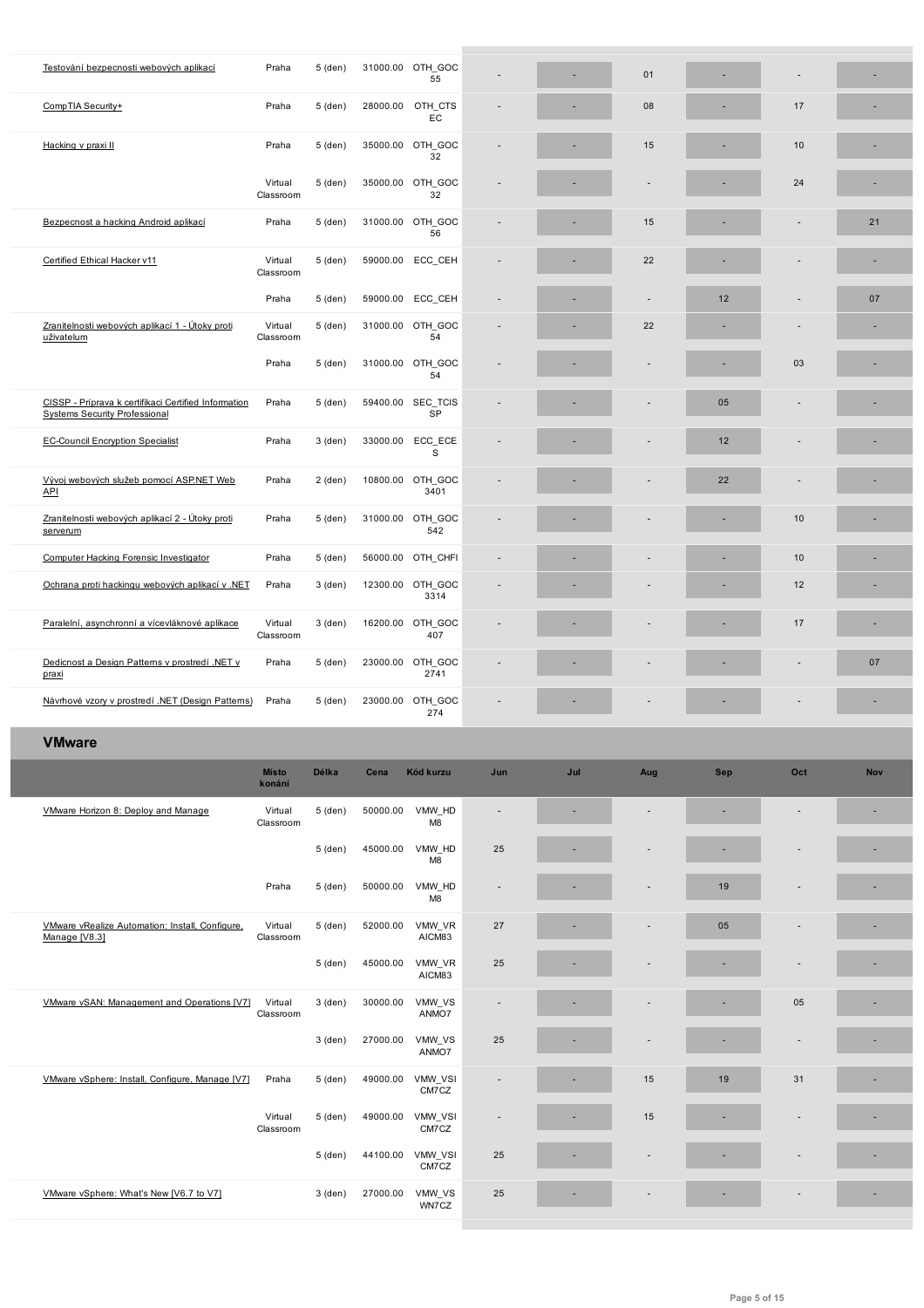| <u>IV21.X</u>                                                                          |                      |               |               | 1DM21X                            |    |    |    |    |    |    |
|----------------------------------------------------------------------------------------|----------------------|---------------|---------------|-----------------------------------|----|----|----|----|----|----|
| VMware NSX-T Data Center: Install, Configure,<br>Manage [V3.2]                         | Virtual<br>Classroom | 5 (den)       | 51000.00      | VMW NS<br>XTICM32                 |    |    |    | 05 |    | 28 |
|                                                                                        |                      | 5 (den)       | 45900.00      | VMW NS<br>XTICM32                 | 25 |    |    |    |    |    |
| VMware Enterprise Learning Subscription (1-Year<br>Term)                               |                      | 365 (den)     | 95000.00      | VMW_VLZ<br>E <sub>0</sub>         | 25 |    |    |    |    |    |
| VMware Customer Connect Learning Premium<br>Subscription                               |                      | 365 (den)     | 4500.00       | VMW VLZ<br>P                      | 25 |    |    |    |    |    |
| VMware Enterprise Learning Subscription (2-Year<br>Term)                               |                      | 730 (den)     | 187750.0<br>0 | VMW VLZ<br>E <sub>2</sub>         | 25 |    |    |    |    |    |
| VMware Enterprise Learning Subscription (3-Year<br>Term)                               |                      | 1095<br>(den) | 281600.0<br>0 | VMW_VLZ<br>E <sub>3</sub>         | 25 |    |    |    |    |    |
| Data Center Automation with vRealize<br>Orchestrator and vSphere PowerCLI              | Virtual<br>Classroom | 5 (den)       | 52000.00      | VMW DC<br>A-VRO-<br>POW CLI       |    | 04 |    |    |    |    |
| VMware Workspace ONE: Deploy and Manage<br>plus UEM Troubleshooting Fast Track [V21.x] | Virtual<br>Classroom | 5 (den)       | 77000.00      | VMW WS<br>1DMUEMT<br>21           |    | 04 |    |    | 17 |    |
| VMware Tanzu Mission Control: Management and<br>Operations 2022                        | Virtual<br>Classroom | $2$ (den)     | 22000.00      | VMW_TM<br>CMO2022                 |    | 07 |    | 15 | 13 |    |
| VMware Tanzu Mission Control: Management and<br>Operations 2020                        | Virtual<br>Classroom | $1$ (den)     | 11000.00      | VMW TM<br>CMO2020                 |    | 08 |    |    |    |    |
| VMware vSphere: Advanced Administration<br>Workshop [V7]                               | Praha                | 5 (den)       | 54000.00      | VMW_VS<br>AAW7                    |    | 18 |    |    |    |    |
|                                                                                        | Virtual<br>Classroom | 5 (den)       | 54000.00      | VMW VS<br>AAW7                    |    | 18 |    |    |    |    |
| VMware Carbon Black EDR Administrator                                                  | Virtual<br>Classroom | $1$ (den)     | 10000.00      | VMW_VC<br><b>BEDRACZ</b>          |    | 25 |    |    |    |    |
| VMware vSphere: Optimize and Scale [V7]                                                | Virtual<br>Classroom | 5 (den)       | 55000.00      | VMW_VS<br>OS7CZ                   |    | 25 |    | 05 | 17 |    |
| Kubernetes Fundamentals and Cluster<br>Operations                                      | Virtual<br>Classroom | $4$ (den)     | 40000.00      | VMW KFC<br>$\circ$                |    | 25 |    |    |    |    |
| VMware Carbon Black EDR Advanced<br>Administrator                                      | Virtual<br>Classroom | $1$ (den)     | 11000.00      | VMW_VC<br><b>BEDRAAC</b><br>Z     |    | 26 |    |    |    |    |
| VMware Carbon Black EDR Advanced Analyst                                               | Virtual<br>Classroom | $1$ (den)     | 11000.00      | VMW VC<br><b>BEDRAAN</b><br>CZ    |    | 27 |    |    |    |    |
| VMware NSX-T Data Center: What's New [V3.2]                                            | Virtual<br>Classroom | 3 (den)       | 32000.00      | VMW<br>NSXTWN3<br>$\overline{c}$  |    |    | 08 |    |    |    |
| <b>VMware App Volumes and Dynamic Environment</b><br>Manager                           | Virtual<br>Classroom | 3 (den)       | 30000.00      | VMW_AVD<br>EM                     |    |    | 29 |    |    |    |
| VMware Horizon 8: Troubleshooting Bootcamp                                             | Virtual<br>Classroom | 5 (den)       | 54000.00      | VMW HTB<br>8                      |    |    |    | 05 |    |    |
| VMware NSX Advanced Load Balancer: Install,<br>Configure, Manage                       | Virtual<br>Classroom | 5 (den)       | 52000.00      | VMW NS<br>XALBICM                 |    |    |    | 05 |    |    |
| VMware Workspace ONE: Skills for Unified<br>Endpoint Management [V21.x]                | Virtual<br>Classroom | 3 (den)       | 31000.00      | VMW_WS<br>1SUEM21                 |    |    |    | 05 |    | 21 |
| VMware Cloud Director: Install, Configure,<br>Manage [V10.3]                           | Virtual<br>Classroom | 5 (den)       | 50000.00      | VMW VC<br>DICM103                 |    |    |    | 05 |    |    |
| VMware Workspace ONE: Unified Endpoint<br>Management Bootcamp [V21.x]                  | Virtual<br>Classroom | 5 (den)       | 52000.00      | VMW WS<br>1UEMBC2<br>$\mathbf{1}$ |    |    |    | 05 |    |    |
| VMware vSphere: Troubleshooting [V7]                                                   | Virtual<br>Classroom | 5 (den)       |               | 55000.00 VMW_VST<br>S7CZ          |    |    |    | 12 |    |    |
| <b>VMware NSX-T Data Center for Intrinsic Security</b><br>[V3.1]                       | Virtual<br>Classroom | 5 (den)       | 52000.00      | VMW NS<br>XTIS31                  |    |    |    | 12 |    |    |
| VMware Tanzu Kubernetes Grid: Install,<br>Configure, Manage [V1.3]                     | Virtual<br>Classroom | 3 (den)       | 31000.00      | VMW_TK<br>GICM13                  |    |    |    | 12 | 10 | ٠  |
| VMware Cloud Foundation: Planning,                                                     | Virtual              | 5 (den)       |               | 50000.00 VMW_VCF                  |    |    |    | 12 | 10 | 14 |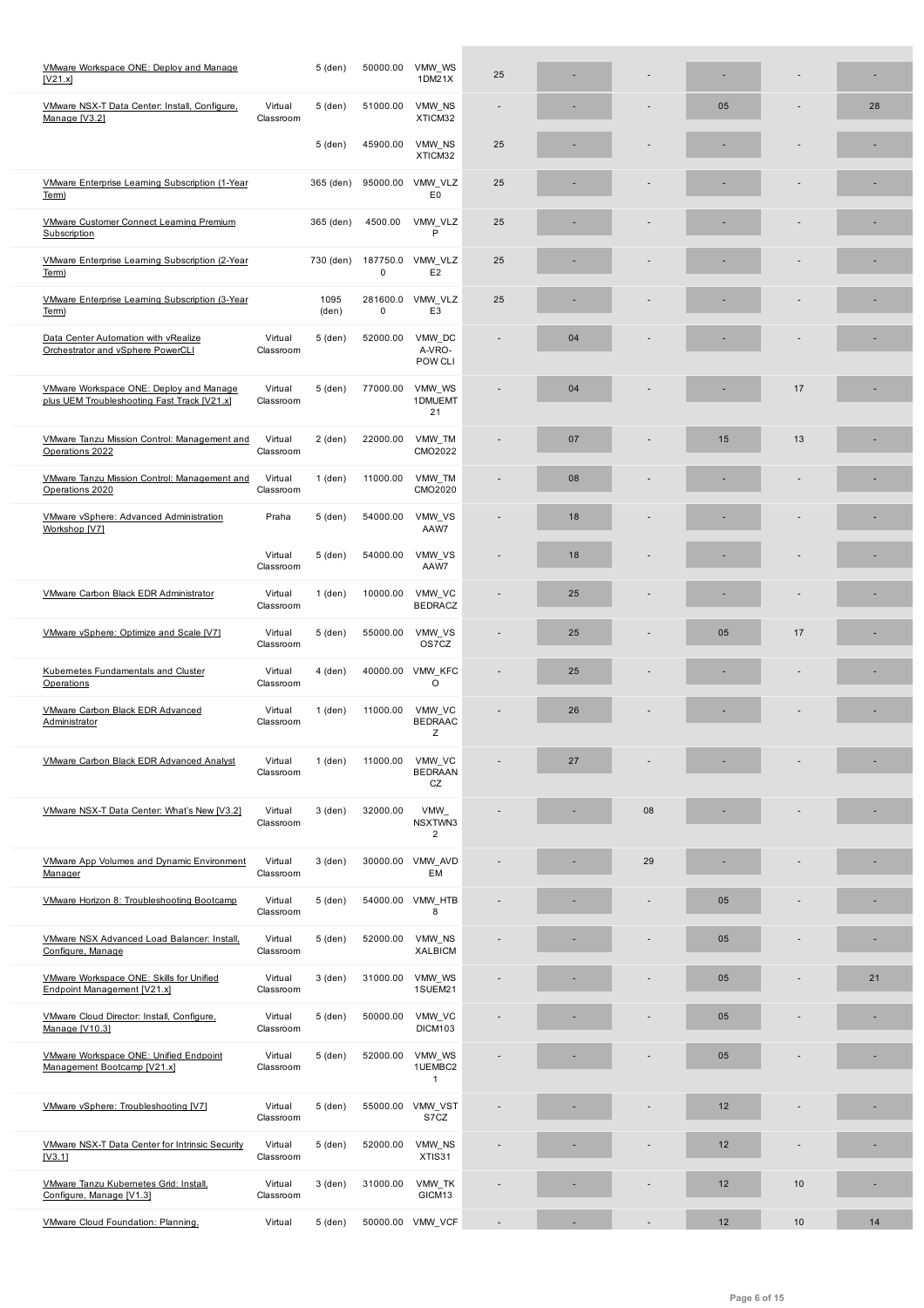| VIVIWATE HONZON 6: SKIIIS IOT VIRUAI DESKLOP<br>Management                                                          | Prana                  | ა (aen)      | 30000.00 | vivivv_no<br>VDM8           |     |     |     | 19         |     |            |
|---------------------------------------------------------------------------------------------------------------------|------------------------|--------------|----------|-----------------------------|-----|-----|-----|------------|-----|------------|
| VMware Horizon 8: Infrastructure Administration                                                                     | Praha                  | $2$ (den)    | 22000.00 | VMW_HIA<br>8                |     |     |     | 22         |     |            |
| VMware Cloud Director: Advanced Networking<br>with NSX-T Data Center [V10.2]                                        | Virtual<br>Classroom   | 5 (den)      | 54000.00 | VMW CD<br><b>ANNSXT</b>     |     |     |     | 26         |     |            |
| VMware vSphere: Design [V7]                                                                                         | Virtual<br>Classroom   | 3 (den)      | 34000.00 | VMW_VS<br>D7CZ              |     |     |     |            | 03  |            |
| VMware vSAN: Plan and Deploy [V7]                                                                                   | Virtual<br>Classroom   | $2$ (den)    | 22000.00 | VMW_VS<br>ANPD7             |     |     |     |            | 03  |            |
| VMware NSX-T Data Center: Troubleshooting and<br>Operations [V3.0]                                                  | Virtual<br>Classroom   | 5 (den)      | 55000.00 | VMW NS<br>XTTO <sub>3</sub> |     |     |     |            | 17  |            |
| VMware Cloud Director: Advanced Workshop<br>V10.2                                                                   | Virtual<br>Classroom   | 5 (den)      | 54000.00 | VMW_VC<br>DAW102            |     |     |     |            | 17  |            |
| VMware vRealize Operations: Install, Configure,<br>Manage [V8.2]                                                    | Virtual<br>Classroom   | 5 (den)      | 52000.00 | VMW_VR<br>OPSICM8<br>2      |     |     |     |            | 17  | ٠          |
| VMware NSX Advanced Load Balancer:<br><b>Troubleshooting and Operations</b>                                         | Virtual<br>Classroom   | 3 (den)      | 33000.00 | VMW_NS<br><b>XALBTO</b>     |     |     |     |            | 24  |            |
| <b>VMware Tanzu Kubernetes Grid Integrated</b><br>Edition: Install, Configure, Manage [V1.10]                       | Virtual<br>Classroom   | 4 (den)      | 40000.00 | VMW TK<br>GIEICM11<br>0     |     |     |     |            | 24  |            |
| VMware vSAN: Troubleshooting [V7]                                                                                   | Virtual<br>Classroom   | $2$ (den)    | 25000.00 | VMW_VS<br>ANT7              |     |     |     |            |     | 15         |
| VMware vSphere: Fast Track [V7]                                                                                     | Virtual<br>Classroom   | 5 (den)      |          | 53000.00 VMW_VSF<br>T7CZ    |     |     |     |            |     |            |
| <b>IBM</b>                                                                                                          |                        |              |          |                             |     |     |     |            |     |            |
|                                                                                                                     | <b>Místo</b><br>konání | Délka        | Cena     | Kód kurzu                   | Jun | Jul | Aug | <b>Sep</b> | Oct | <b>Nov</b> |
|                                                                                                                     |                        |              |          |                             |     |     |     |            |     |            |
| Db2 11.1 Administration Workshop for Linux -<br>SPVC                                                                |                        | 4 (den)      | 28360.00 | 2L207G                      | 25  |     |     |            |     |            |
| Db2 11.1 Advanced Database Administration<br><b>SPVC</b>                                                            |                        | $2$ (den)    | 16390.00 | 2L464G                      | 25  |     |     |            |     |            |
| Db2 11.1 Quickstart for Experienced Relational<br><b>DBAs SPVC</b>                                                  |                        | 4 (den)      | 28360.00 | 2L487G                      | 25  |     |     |            |     |            |
| IBM InfoSphere QualityStage Essentials V11.5 -<br><u>SPVC</u>                                                       |                        | 4 (den)      | 28360.00 | 2M213G                      | 25  |     |     |            |     |            |
| IBM InfoSphere Advanced QualityStage V11.5<br><b>SPVC</b>                                                           |                        | 3 (den)      | 22370.00 | 2M413G                      | 25  |     |     |            |     |            |
| IBM InfoSphere DataStage v11.5 - Advanced<br>Data Processing - SPVC                                                 |                        | 2 (den)      | 16390.00 | 2M423G                      | 25  |     |     |            |     |            |
| IBM InfoSphere Information Governance Catalog<br>v11.5.0.2: Building the Catalog SPVC                               |                        | $1$ (den)    | 12780.00 | 2M615G                      | 25  |     |     |            |     |            |
| <b>IBM InfoSphere Information Governance Catalog</b><br>v11.5.0.2: Understanding Your Information Assets<br>$-SPVC$ |                        | $1$ (den)    | 12780.00 | 2M625G                      | 25  |     |     |            |     |            |
| InfoSphere MDM Architecture V11 - SPVC                                                                              |                        | 3 (den)      | 22370.00 | 2Z820G                      | 25  |     |     |            |     |            |
| IBM Cúram Express Rules for Developers (ADE)<br>6.0.5                                                               |                        | 3 (den)      | 21350.00 | 9D60G                       | 25  |     |     |            |     |            |
| <b>IBM Cognos Analytics - Departmental</b><br>Administration (v11.0) eLearning                                      |                        | $0.25$ (den) | 2170.00  | B6091G                      | 25  |     |     |            |     |            |
| IBM Case Manager 5.2 - Customize and Extend<br>the Features                                                         |                        | 3 (den)      | 21600.00 | F217G                       | 25  |     |     |            |     |            |
| IBM FileNet P8 Platform Essentials (V5.5.x) SPVC                                                                    |                        | $1$ (den)    | 12780.00 | F2809G                      | 25  |     |     | ٠          |     |            |
| IBM Cognos Controller: Develop Application<br>(v10.2/v10.3) - SPVC                                                  |                        | 5 (den)      | 33320.00 | J1221G                      | 25  |     |     |            |     |            |
| IBM Cognos Controller: Author Reports<br>(v10.2/v10.3) - SPVC                                                       |                        | $1$ (den)    | 9380.00  | J1222G                      | 25  |     |     |            |     |            |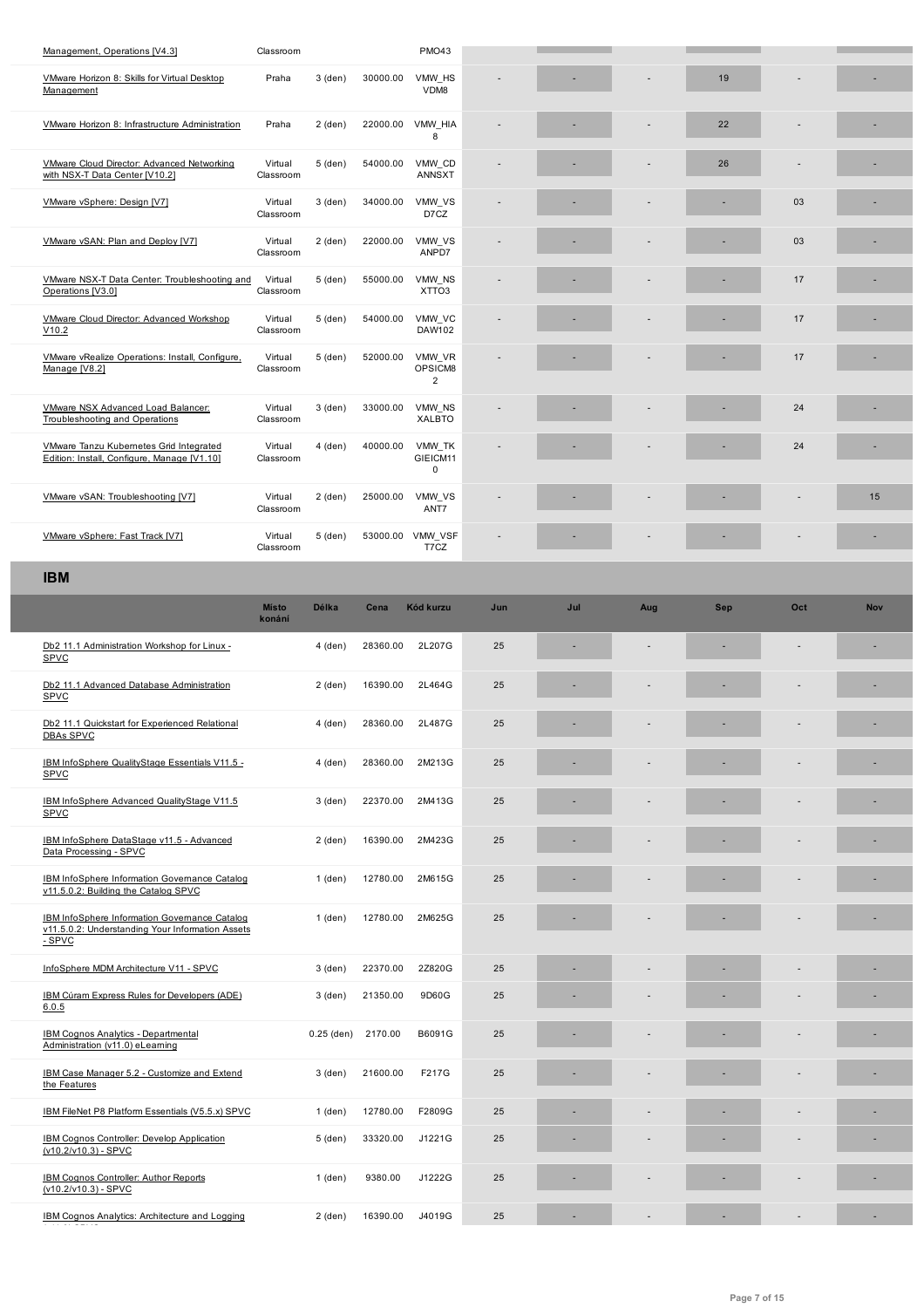| <b>IBM Cognos Analytics: Author Reports</b><br>Fundamentals (V11.1.x) SPVC                                                | 3 (den)                                | 24750.00 | J4258G                           | 25 |  |  |   |
|---------------------------------------------------------------------------------------------------------------------------|----------------------------------------|----------|----------------------------------|----|--|--|---|
| Watson Explorer Foundational Components (v11)<br><b>SPVC</b>                                                              | 4 (den)                                | 28360.00 | O3167G                           | 25 |  |  |   |
| Watson Explorer Analytical Components (v11)<br>SPVC                                                                       | $4$ (den)                              | 28360.00 | O3177G                           | 25 |  |  |   |
| <b>Essentials of IBM Rational DOORS Next</b><br>Generation v6.0.5 (IBM Engineering<br>Requirements Management DOORS Next) | $1$ (den)                              | 5640.00  | ODC8000<br>G                     | 25 |  |  |   |
| IBM Tivoli Netcool OMNIbus 8.1 User                                                                                       | $0.5$ (den)                            | 7400.00  | TOD27G                           | 25 |  |  |   |
| IBM Operations Analytics Log Analysis 1.3<br>Administration                                                               | $0.75$ (den)                           | 11280.00 | TOD30G                           | 25 |  |  |   |
| IBM Tivoli Netcool Configuration Manager 6.4.2<br>Operations and Configuration                                            | 5 (den)                                | 36720.00 | TOD44G                           | 25 |  |  |   |
| Arrow Mainframe Online Learning Library -<br><b>Enterprise Edition</b>                                                    | 30 (den)                               | 35800.00 | U4MFL0G                          | 25 |  |  |   |
| Process Implementing with IBM Business Process<br>Manager V8.6 - I                                                        | 5 (den)                                | 34340.00 | ZB827G                           | 25 |  |  | ۰ |
| IBM MQ V9 System Administration (using<br>Windows for labs)                                                               | 4 (den)                                | 28360.00 | ZM153G                           | 25 |  |  |   |
| IBM Integration Bus V10 System Administration                                                                             | 5 (den)                                | 33320.00 | ZM646G                           | 25 |  |  |   |
| <b>IBM Integration Bus V10 Application Development</b><br>$\perp$                                                         | 5 (den)                                | 33320.00 | ZM666G                           | 25 |  |  |   |
| IBM Integration Bus V10 Application Development<br>Ш                                                                      | 4 (den)                                | 28360.00 | <b>ZM676G</b>                    | 25 |  |  |   |
| IBM InfoSphere DataStage Essentials (v11.5) -<br><b>SPVC</b>                                                              | 4 (den)                                | 30740.00 | 2M204G                           | 25 |  |  |   |
| IBM InfoSphere Advanced DataStage - Parallel<br>Framework v11.5 SPVC                                                      | 3 (den)                                | 22370.00 | 2M404G                           | 25 |  |  |   |
| IBM Planning Analytics: Analyze Data and Create<br>Reports (V2.0.x) SPVC                                                  | $2$ (den)                              | 18770.00 | J1357G                           | 25 |  |  |   |
| <b>IBM Planning Analytics: Design and Develop</b><br>Models in Planning Analytics Workspace (V2.0.x)<br><b>SPVC</b>       | 5 (den)                                | 36720.00 | J1362G                           | 25 |  |  |   |
| <b>IBM Cognos Analytics: Author Reports Advanced</b><br>(V11.1.x) SPVC                                                    | $2$ (den)                              | 18770.00 | J4259G                           | 25 |  |  |   |
| <b>IBM Cognos Cube Designer - Design Dynamic</b><br>Cubes (v11.0) - SPVC                                                  | 2 (den)                                | 16390.00 | J4063G                           | 25 |  |  |   |
| IBM Cognos Analytics: Enterprise Administration<br>(v11.0.x) SPVC                                                         | $2$ (den)                              | 20470.00 | J4155G                           | 25 |  |  |   |
| <b>IBM Cognos Analytics: Author Reports</b><br>Fundamentals (v11.0.x) SPVC                                                | 3 (den)                                | 24750.00 | J4158G                           | 25 |  |  |   |
| <b>IBM Cognos Analytics: Author Reports Advanced</b><br>(v11.0.x) SPVC                                                    | 2 (den)                                | 18770.00 | J4159G                           | 25 |  |  |   |
| IBM Cognos Framework Manager: Design<br>Metadata Models (v11.1.x) SPVC                                                    | 4 (den)                                | 30740.00 | J4252G                           | 25 |  |  |   |
| <b>IBM Cognos Analytics: Enterprise Administration</b><br>$(V11.1.x)$ SPVC                                                | $2$ (den)                              | 20470.00 | J4255G                           | 25 |  |  |   |
| IBM Cúram Workflow for Developers 6.0.5                                                                                   | 5 (den)                                | 0.00     | 9D52G                            | 25 |  |  |   |
| Fundamentals of the IBM Cúram SPM Platform for<br><b>Business Analysts 7.X</b>                                            | 5 (den)                                | 36000.00 | 9D72G                            | 25 |  |  |   |
| IBM Cúram SPM for Developers (ADE) 7.X                                                                                    | 5 (den)                                | 36000.00 | 9D73G                            | 25 |  |  |   |
| IBM Cúram SPM for Developers (Customization)<br><u>7.X</u>                                                                | 5 (den)                                | 36000.00 | 9D74G                            | 25 |  |  |   |
| IBM Cúram Social Program Management (SPM)<br><b>7.X Technical Overview</b>                                                | $2$ (den)                              | 14400.00 | 9D76G                            | 25 |  |  | ٠ |
| IBM SPM Design System for Designers                                                                                       | $0.88$ (den)                           | 7200.00  | 9D79G                            | 25 |  |  |   |
|                                                                                                                           | $\alpha$ , and $\alpha$ , and $\alpha$ |          | $\alpha = 1, \alpha = 1, \alpha$ |    |  |  |   |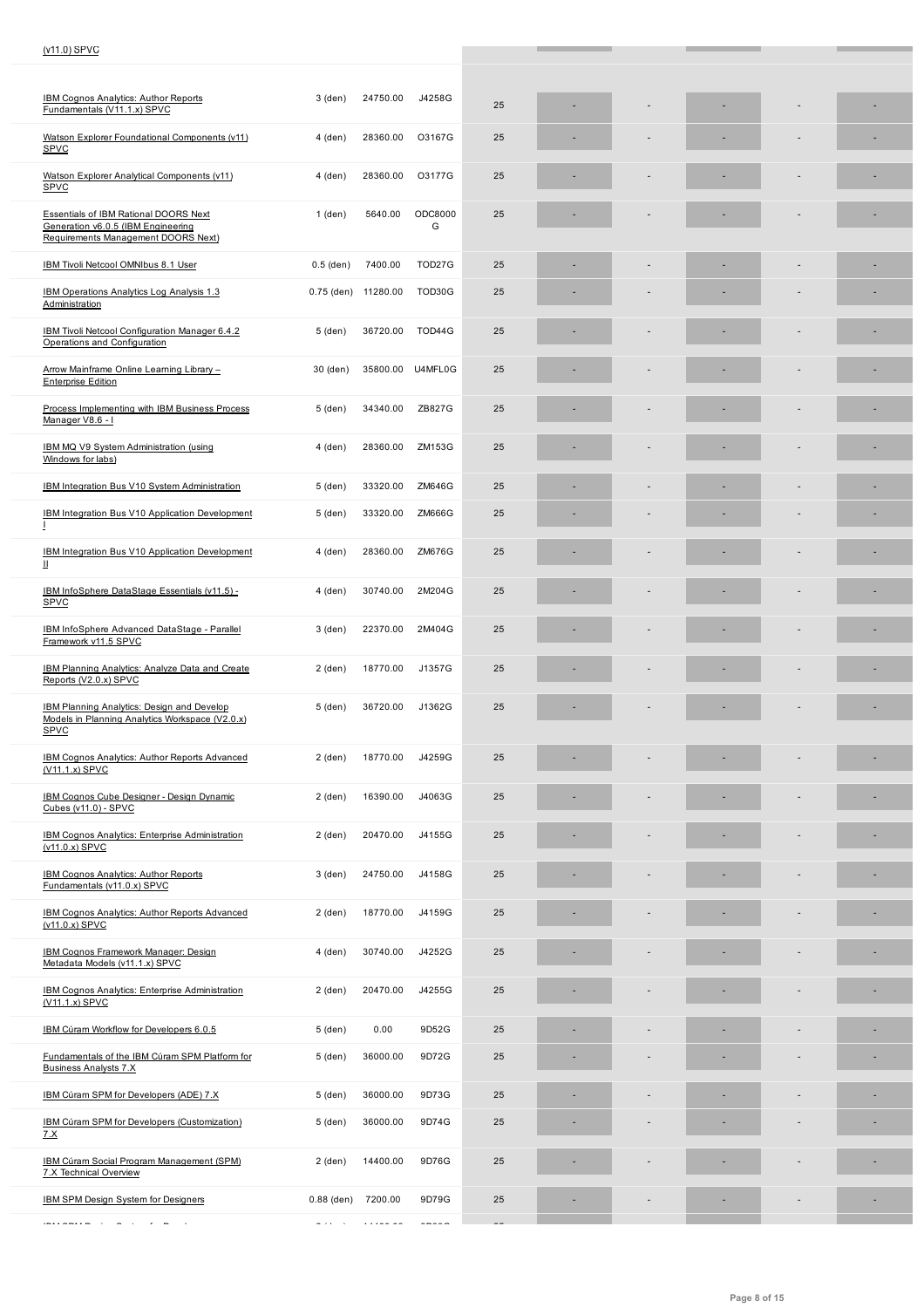| <u>inia numeral vicess ini neveloheis (izeshnisiae</u><br><b>Web Application</b> )                           | z (uen)      | 4400.00  | ו טשפ                                 | ΖJ |    |  |  |
|--------------------------------------------------------------------------------------------------------------|--------------|----------|---------------------------------------|----|----|--|--|
| Introduction to Informix Terminology and Data<br>Types (v12.10) eLearning                                    | $0.31$ (den) | 2460.00  | 1X101G                                | 25 |    |  |  |
| SQL Workshop - SPVC                                                                                          | $2$ (den)    | 15370.00 | 2E121G                                | 25 |    |  |  |
| Configuring Organizations, Participants, and User<br>Security in IBM Sterling Order Management               | $0.63$ (den) | 8160.00  | 6F123G                                | 25 |    |  |  |
| <b>IBM Sterling Secure Proxy Technical</b><br>Fundamentals v3.4.2                                            | 4 (den)      | 30740.00 | 6F99G                                 | 25 |    |  |  |
| IBM Cognos Analytics for IBM Cloud Pak for Data<br>$(V3.0.x)$ eLeaming                                       | $1$ (den)    | 5100.00  | ZL1_6X33<br>$\overline{7}$            | 25 |    |  |  |
| <b>IBM Watson Studio and IBM Watson Machine</b><br>Learning for IBM Cloud Pak for Data (V3.0.x)<br>eLearning | 1 (den)      | 6700.00  | ZL1_6X33<br>8                         | 25 |    |  |  |
| IBM Watson OpenScale for IBM Cloud Pak for<br>Data (V3.0.x) eLearning                                        | 1 (den)      | 4500.00  | ZL1_6X34<br>0                         | 25 |    |  |  |
| IBM Watson Knowledge Catalog for IBM Cloud<br>Pak for Data (V3.0.x) eLearning                                | $1$ (den)    | 3350.00  | ZL1 6X34<br>$\mathbf{1}$              | 25 |    |  |  |
| IBM Cloud Pak for Data (V3.5.x): Foundations -<br>eLearning                                                  | $0.8$ (den)  | 4770.00  | ZL1 6X43<br>6                         | 25 |    |  |  |
| IBM Cloud Pak for Data: Administration eLearning                                                             | $0.75$ (den) | 4480.00  | 6XA100G                               | 25 |    |  |  |
| Introduction to IBM Netezza Performance Server<br>eLearning                                                  | $0.81$ (den) | 4770.00  | 6XA101G                               | 25 |    |  |  |
| IBM Security Guardium (V11) Foundations - Self-<br>Paced Virtual Class (SPVC)                                | $1.5$ (den)  | 24750.00 | 8G101XG                               | 25 |    |  |  |
| IBM Cúram Universal Access for Developers 6.x                                                                | 4 (den)      | 27340.00 | 9D54G                                 | 25 |    |  |  |
| IBM Cúram SPM Platform Runtime Environment<br>6.0.5 - Expert Arena                                           | $1$ (den)    | 9380.00  | 9D56G                                 | 25 |    |  |  |
| <b>IBM Cúram Express Rules for Developers</b><br>(Application Integration) 6.0.5                             | 3 (den)      | 21350.00 | 9D61G                                 | 25 |    |  |  |
| <b>IBM Cúram Outcome Management for Business</b><br>Analysts 6.x                                             | $1.5$ (den)  | 12370.00 | 9D65G                                 | 25 |    |  |  |
| IBM Cúram SPM 6.1 Integrating Cúram REST<br><b>APIs</b>                                                      | $2$ (den)    | 15370.00 | 9D68G                                 | 25 |    |  |  |
| IBM Cúram SPM Development Environment 7.X:<br>Expert Arena                                                   | 1 (den)      | 10400.00 | 9D77G                                 | 25 |    |  |  |
| IBM Solution for Child Welfare - Overview                                                                    | $0.31$ (den) | 2460.00  | 9D84G                                 | 25 |    |  |  |
| <b>IBM Solution for Child Welfare - Modules</b>                                                              | $0.3$ (den)  | 2750.00  | ZL1 9D85                              | 25 | ä, |  |  |
| <b>AIX Basics</b>                                                                                            | $1.3$ (den)  |          | 19920.00 ZL1_AN10<br>D <sub>1</sub> D | 25 |    |  |  |
| IBM QRadar SIEM Foundations - Self-Paced<br>Virtual Course (SPVC)                                            | 3 (den)      |          | 26450.00 BQ104XG                      | 25 |    |  |  |
| IBM FileNet P8 Platform Administration (V5.5.x)<br><b>SPVC</b>                                               | 5 (den)      | 36720.00 | F2819G                                | 25 |    |  |  |
| <b>Containers on IBM Power</b>                                                                               | 1 (den)      |          | 16180.00 LX063DG                      | 25 |    |  |  |
| IBM Maximo 7.6 bootcamp series - Introduction                                                                | $0.31$ (den) | 5270.00  | MAX4302<br>G                          | 25 |    |  |  |
| IBM Maximo 7.6 bootcamp series: Setting up core<br>data part 1                                               | $0.44$ (den) | 6000.00  | MAX4303<br>G                          | 25 |    |  |  |
| IBM Maximo 7.6 bootcamp series: Setting up core<br>data part 2                                               | $0.38$ (den) | 5640.00  | MAX4304<br>G                          | 25 |    |  |  |
| IBM Maximo 7.6 bootcamp series: Items, assets<br>and purchasing                                              | $0.63$ (den) | 7140.00  | MAX4305<br>G                          | 25 |    |  |  |
| IBM Maximo 7.6 bootcamp series: Work<br>management                                                           | $0.75$ (den) | 7880.00  | MAX4306<br>G                          | 25 |    |  |  |
| IBM Maximo 7.6 bootcamp series: Work Centers,<br>tools and tasks                                             | $0.38$ (den) | 7880.00  | MAX4307<br>G                          | 25 |    |  |  |
| <br>$\sim$<br>$\alpha$ , and $\alpha$ , and $\alpha$ , and                                                   |              |          |                                       |    |    |  |  |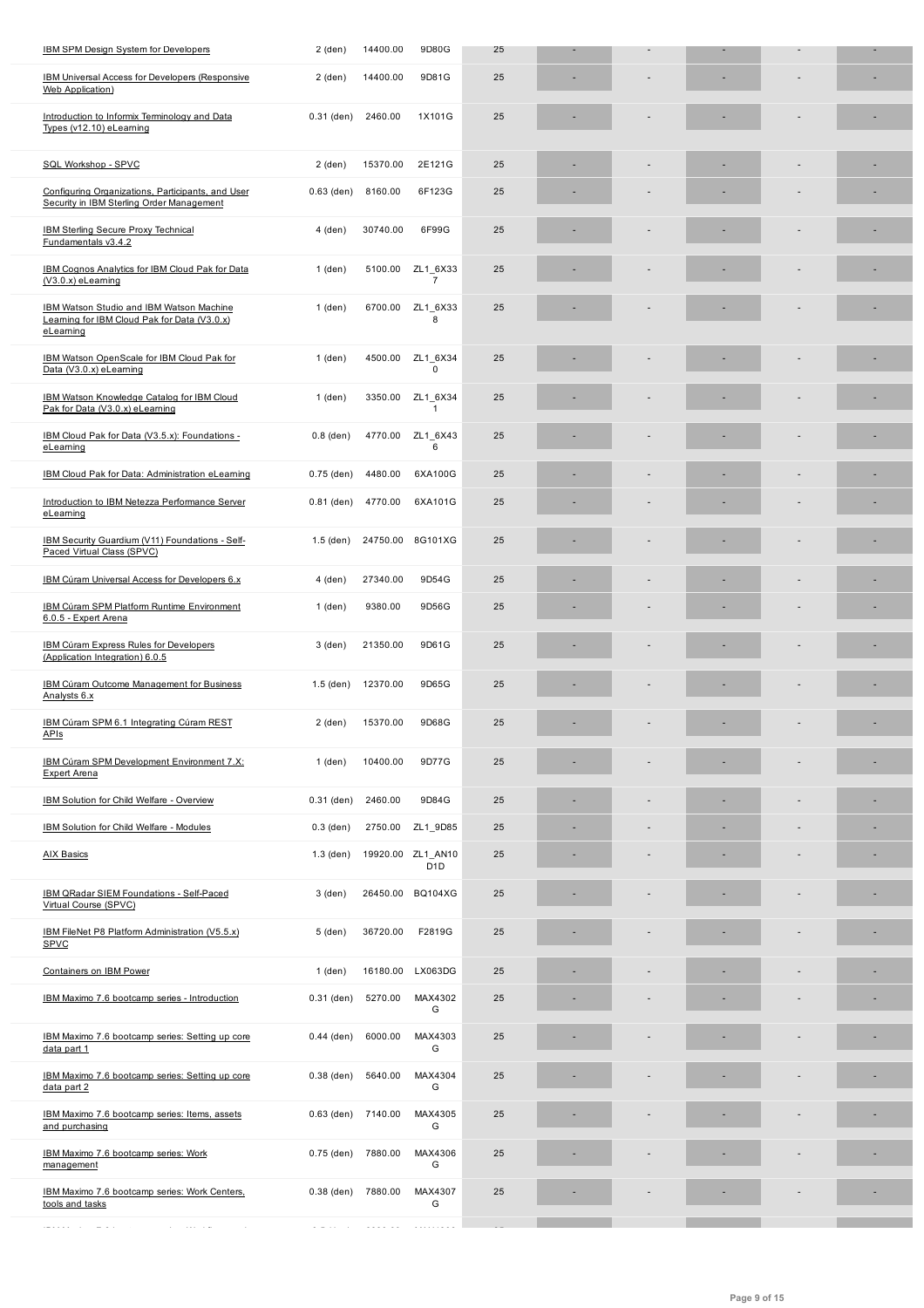| IBM Maximo 7.6 bootcamp series: Automation<br>scripting and the integration framework                   | $0.44$ (den) | 5640.00                     | MAX4309<br>G   | 25 |                          |    |   |
|---------------------------------------------------------------------------------------------------------|--------------|-----------------------------|----------------|----|--------------------------|----|---|
| IBM Maximo 7.6 bootcamp series: UI<br>customizations                                                    | $0.81$ (den) | 7880.00                     | MAX4310<br>G   | 25 |                          |    |   |
| <b>Test Management with IBM Rational Quality</b><br>Manager v6.0.5 (IBM Engineering Test<br>Management) | $2$ (den)    | 10260.00                    | ODC8020<br>G   | 25 |                          |    |   |
| IBM Rational CLM for Quality Professionals v6.0.5<br>(IBM Engineering Lifecycle Management)             | $2.5$ (den)  | 12580.00                    | ODC8025<br>G   | 25 |                          |    |   |
| IBM Rational CLM for Developers v6.0.5(IBM<br><b>Engineering Lifecycle Management)</b>                  | $1.5$ (den)  | 7950.00                     | ODC8030<br>G   | 25 |                          |    |   |
| <b>IBM Rational CLM for Business Analysts</b><br>6.0.5(IBM Engineering Lifecycle Management)            | $1.5$ (den)  | 7950.00                     | ODC8035<br>G   | 25 |                          |    |   |
| Developing Software with IBM Rational Team<br>Concert v6.0.5 (IBM Engineering Workflow<br>Management)   | $1$ (den)    | 5640.00                     | ODC8045<br>G   | 25 |                          |    |   |
| Linux System Administration with IBM Power<br>Systems                                                   | $2$ (den)    | 22170.00                    | ZL1 QZD<br>32D | 25 |                          |    | ٠ |
| Private Cloud Management on IBM Power<br>Systems                                                        | $2$ (den)    | 22170.00                    | ZL1 QZD<br>33D | 25 |                          |    |   |
| Storage Area Networking Fundamentals                                                                    | 4 (den)      | 19500.00                    | SN71DG         | 25 |                          |    |   |
| IBM Spectrum Control and IBM Storage Insights<br><b>Implementation and Lab Access</b>                   | $0.5$ (den)  | 4000.00                     | ZL1 SSC<br>15  | 25 |                          |    |   |
| Monitoring the IBM Elastic Storage System                                                               | 1 (den)      | 5640.00                     | SSE12DG        | 25 |                          |    |   |
| FlashSystem 9100 Implementation                                                                         | $1$ (den)    | 5640.00                     | SSFS5DG        | 25 |                          |    |   |
| IBM FlashSystem 9200 Implementation                                                                     | $0.75$ (den) | 4480.00                     | ZL1_SSF<br>S7D | 25 |                          |    |   |
| IBM Cloud Pak for Network Automation 2.1<br>Fundamentals                                                | $0.63$ (den) | 3900.00                     | <b>TN776G</b>  | 25 |                          |    |   |
| IBM Operations Analytics Log Analysis 1.3.2 -<br><b>Differences</b>                                     | $0.75$ (den) | 8900.00                     | TOD35G         | 25 |                          |    |   |
| IBM Netcool Operations Insight 1.4 -<br><b>Fundamentals</b>                                             | $2$ (den)    | 18770.00                    | TOD43G         | 25 |                          |    | ٠ |
| IBM Monitoring 8.1.3 - Implementation and<br>Administration (SPVC)                                      | $2$ (den)    | 18770.00                    | TOD46G         | 25 |                          |    |   |
| IBM Control Desk 7.6.0.2 Fundamentals                                                                   | $2$ (den)    | 16390.00                    | TOD47G         | 25 |                          |    |   |
| <b>IBM Agile Lifecycle Manager Tutorial</b>                                                             | 1 (den)      | 12780.00                    | TOD50G         | 25 |                          |    |   |
| <b>IBM Cloud Application Performance Management</b><br>8.1.4 Fundamentals                               | 3 (den)      | 26450.00                    | TOD51G         | 25 |                          |    |   |
| IBM Netcool Operations Insight 1.6 -<br>Implementation and Configuration                                | 4 (den)      | 30740.00                    | TOD66G         | 25 |                          |    |   |
| Network Performance Insight 1.3.1 -<br>Implementation and Configuration                                 | 4 (den)      | 30740.00                    | TOD67G         | 25 |                          |    |   |
| Using Agile Service Manager 1.1.8                                                                       | 2 (den)      | 18770.00                    | ZL1_TOD<br>68  | 25 |                          |    |   |
| Agile Service Manager 1.1.8 Administration                                                              |              | 0.63 (den) 10540.00 ZL1_TOD | 69             | 25 |                          |    |   |
| IBM Cloud Pak for Multicloud Management V1.3<br>Administration I                                        |              | 0.75 (den) 11280.00         | TOD80G         | 25 |                          |    |   |
| IBM Netcool OMNIbus 8.1 Administration and<br>Maintenance                                               | 4 (den)      | 32440.00                    | TOD91G         | 25 |                          |    |   |
| IBM Tivoli Netcool Impact 7.1 Administration and<br>Implementation                                      | 4 (den)      | 27340.00                    | TOD92G         | 25 |                          |    |   |
| IBM Operations Analytics Predictive Insights 1.3.3<br>Implementation and Configuration                  | 3 (den)      | 22370.00                    | TOD93G         | 25 |                          |    |   |
| IBM Tivoli Monitoring 6.3 Fundamentals                                                                  | 3 (den)      | 24750.00                    | TOS57G         | 25 | $\overline{\phantom{a}}$ | ÷, | ٠ |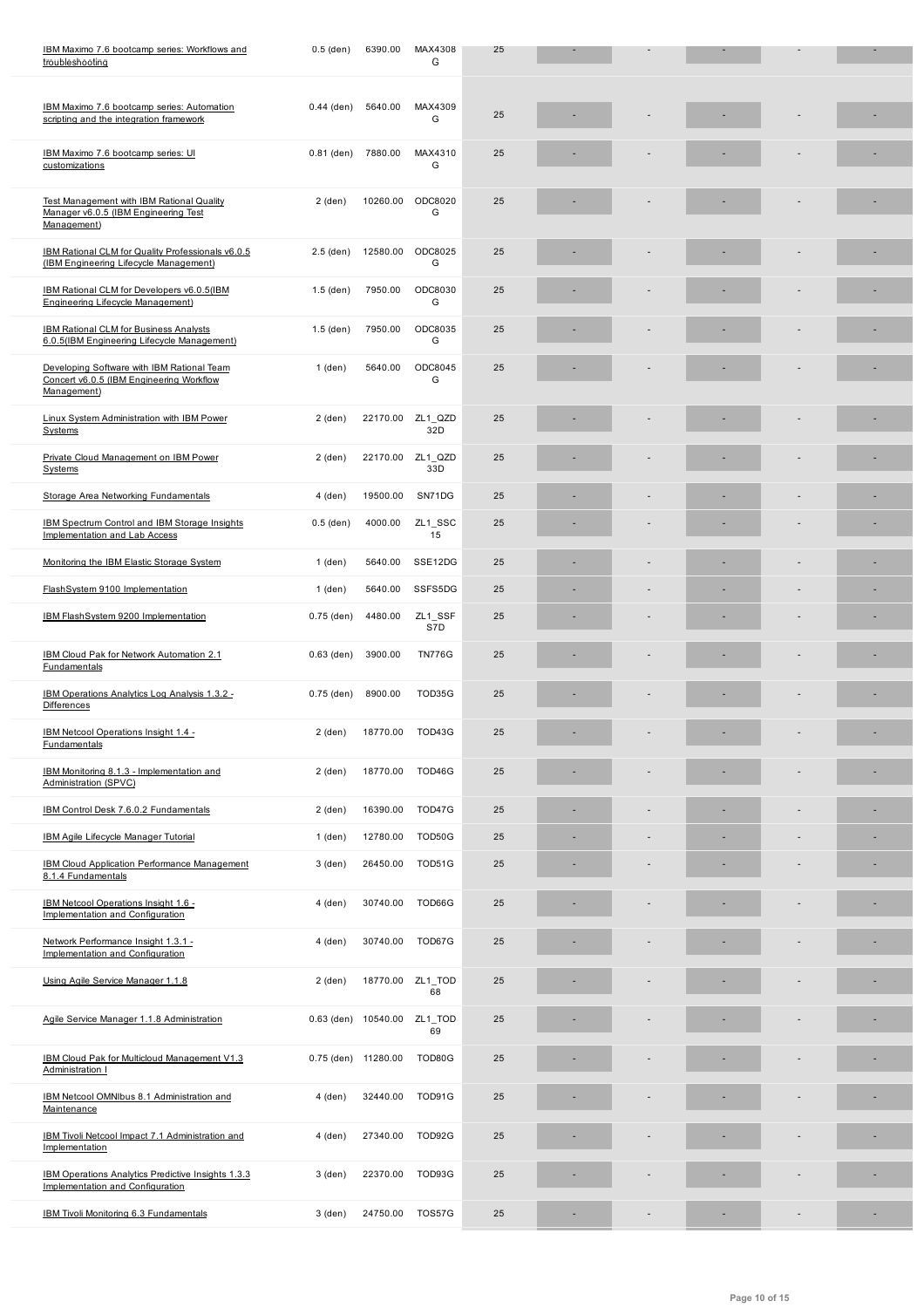| IBM Tivoli Monitoring 6.3 Advanced Administration                                      | 2 (den)        | 16390.00                       | TOS63G         | 25 | ٠ |  | $\overline{a}$ | ٠ |
|----------------------------------------------------------------------------------------|----------------|--------------------------------|----------------|----|---|--|----------------|---|
| <b>Fundamentals of IBM Spectrum Protect</b>                                            | 2 (den)        | 18770.00                       | <b>TS101DG</b> | 25 | ٠ |  | ÷              |   |
| <b>IBM TechU Storage Data Resilience</b>                                               | $1.13$ (den)   | 6200.00                        | TU00015<br>G   | 25 |   |  | ٠              |   |
| IBM TechU 2021 Power collection                                                        | 15.88<br>(den) | 74400.00                       | TU00016<br>G   | 25 |   |  |                |   |
| IBM TechU 2021 Storage collection                                                      | 13.88<br>(den) | 65180.00                       | TU00017<br>G   | 25 |   |  |                |   |
| IBM TechU Openshift on Power Systems                                                   | $1.38$ (den)   | 7370.00                        | TU00021<br>G   | 25 |   |  |                |   |
| <b>IBM TechU LinuxONE</b>                                                              | $0.88$ (den)   | 5060.00                        | TU00022<br>G   | 25 |   |  |                |   |
| IBM TechU Introducing Power10                                                          | $1.63$ (den)   | 8500.00                        | TU00023<br>G   | 25 |   |  |                |   |
| IBM TechU IMS for System Z                                                             | 1 (den)        | 5600.00                        | TU00025<br>G   | 25 |   |  |                |   |
| IBM TechU DevOps for IBM Z                                                             | $0.63$ (den)   | 3900.00                        | TU00026<br>G   | 25 |   |  |                |   |
| IBM TechU Storage Cyber Resiliency                                                     | 1.13 (den)     | 6200.00                        | TU00027<br>G   | 25 |   |  |                | ٠ |
| IBM TechU Storage for Data and AI                                                      | $1.5$ (den)    | 7900.00                        | TU00028<br>G   | 25 |   |  |                |   |
| IBM TechU Storage Hardware for System Z                                                | $1.38$ (den)   | 7370.00                        | TU00029<br>G   | 25 |   |  | ÷              |   |
| IBM TechU Storage for Red Hat Open Shift                                               | $0.75$ (den)   | 4480.00                        | TU00030<br>G   | 25 |   |  |                |   |
| IBM TechU FlashSystem and Hybrid Cloud                                                 | $1.13$ (den)   | 6200.00                        | TU00031<br>G   | 25 |   |  |                |   |
| <b>IBM TechU Hyper Protect Services</b>                                                | $0.75$ (den)   | 4480.00                        | TU00032<br>G   | 25 |   |  |                |   |
| <b>IBM TechU Spectrum Fusion</b>                                                       | $0.88$ (den)   | 5060.00                        | TU00033<br>G   | 25 |   |  |                |   |
| IBM TechU SAP HANA on Power Systems                                                    | $1.63$ (den)   | 8500.00                        | TU00034<br>G   | 25 |   |  |                |   |
| IBM TechU IT Automation and DevOps on Power<br><b>Systems with Ansible</b>             | $0.63$ (den)   | 3900.00                        | TU00035<br>G   | 25 |   |  |                |   |
| IBM TechU PowerHA and DR for AIX                                                       | $0.88$ (den)   | 5060.00                        | TU00036<br>G   | 25 |   |  |                |   |
| Machine Learning Rapid Prototyping with IBM<br><b>Watson Studio</b>                    | $1.13$ (den)   | 6200.00                        | W7072G         | 25 |   |  |                |   |
| <b>Supervised Learning: Regression</b>                                                 | $1.4$ (den)    | 9200.00                        | ZL1_W71<br>02  | 25 |   |  |                |   |
| Supervised Learning: Classification                                                    | $1.3$ (den)    | 9200.00                        | ZL1_W71<br>03  | 25 |   |  |                |   |
| <b>Unsupervised Learning</b>                                                           | $1$ (den)      | 7000.00                        | ZL1_W71<br>04  | 25 |   |  |                |   |
| Deep Learning and Reinforcement Learning                                               | $1.5$ (den)    | 11490.00                       | ZL1_W71<br>05  | 25 |   |  |                |   |
| Specialized Models: Time Series and Survival<br>Analysis                               | $1.3$ (den)    | 9200.00                        | ZL1_W71<br>06  | 25 |   |  |                |   |
| What is Conversational AI?                                                             | $0.6$ (den)    | 115.00                         | ZL1_W71<br>07  | 25 |   |  |                |   |
| What is Natural Language Processing (NLP)?                                             | $0.5$ (den)    | 3600.00                        | ZL1_W71<br>08  | 25 |   |  |                |   |
| Machine Learning Specialist - Exploratory Data<br><b>Analysis for Machine Learning</b> | 1 (den)        | 5980.00                        | W7138G         | 25 |   |  |                |   |
| Machine Learning Specialist - Supervised<br>Learning: Regression and Classification    |                | 2.75 (den) 17470.00            | W7139G         | 25 |   |  |                |   |
| الموارد سالم المستنبذ والمرادي<br><b>Contractor</b><br>and the state<br>$\sim$         | a aan ah in    | $\sim$ $\sim$<br>$\sim$ $   -$ |                |    |   |  |                |   |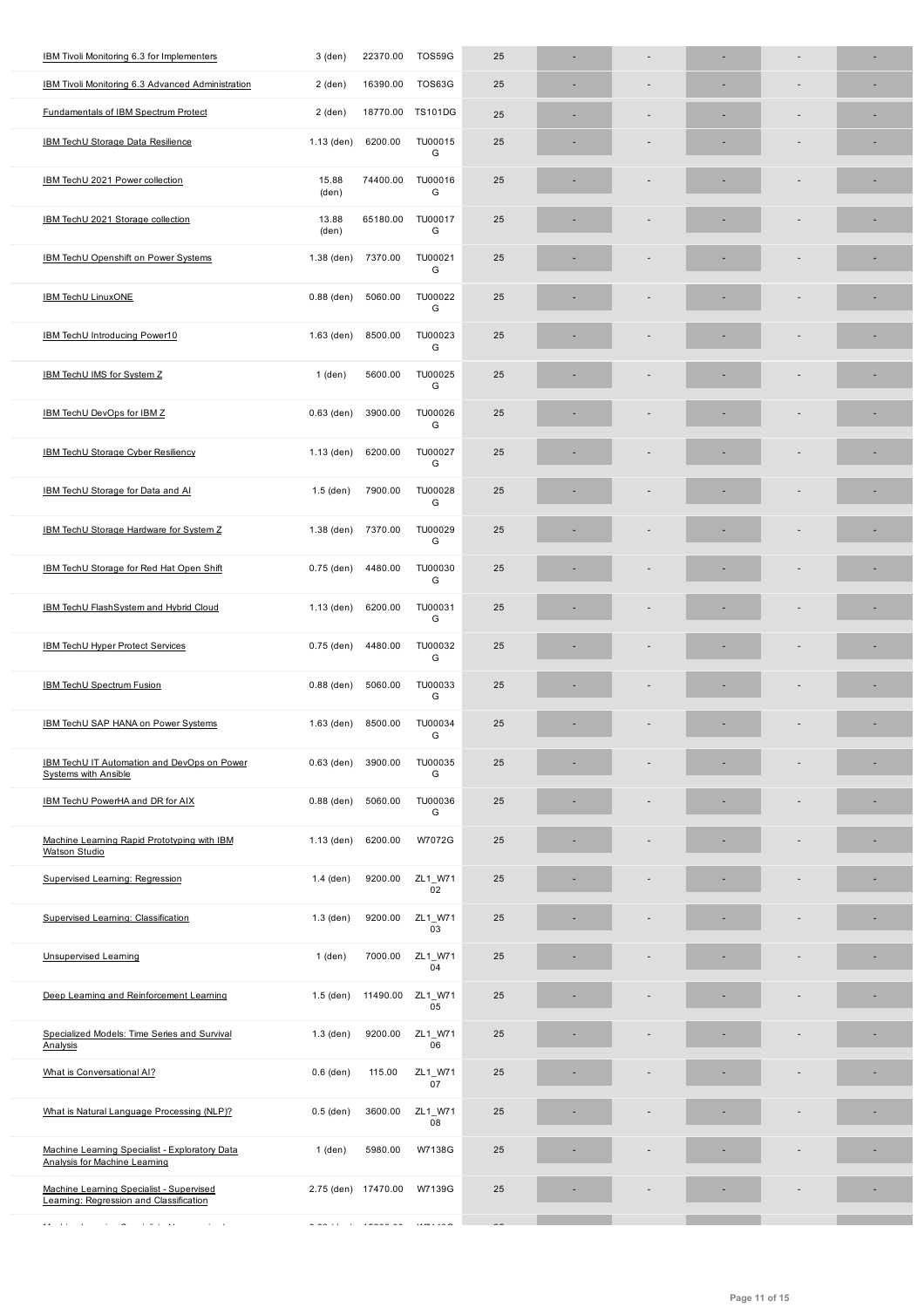| Machine Learning Specialist - Deep Learning and<br>Reinforcement Learning                | 1.75 (den) 11490.00                   |                                                  | W7141G                                                                                                                                                                                                                                                                                                                                                                                                                                                                     | 25 |  |  |  |
|------------------------------------------------------------------------------------------|---------------------------------------|--------------------------------------------------|----------------------------------------------------------------------------------------------------------------------------------------------------------------------------------------------------------------------------------------------------------------------------------------------------------------------------------------------------------------------------------------------------------------------------------------------------------------------------|----|--|--|--|
| WebSphere Application Server V9 Administration                                           | $2.5$ (den)                           | 19380.00                                         | ZA590G                                                                                                                                                                                                                                                                                                                                                                                                                                                                     | 25 |  |  |  |
| WebSphere Application Server V8.5.5 Problem<br>Determination                             | 5 (den)                               | 34300.00                                         | ZA591G                                                                                                                                                                                                                                                                                                                                                                                                                                                                     | 25 |  |  |  |
| WebSphere Application Server V9 Administration<br>in a Federated Environment             | $1.5$ (den)                           | 10800.00                                         | ZA599G                                                                                                                                                                                                                                                                                                                                                                                                                                                                     | 25 |  |  |  |
| WebSphere Application Server V8.5 Scripting and<br>Automation                            | 5 (den)                               | 34300.00                                         | ZA680G                                                                                                                                                                                                                                                                                                                                                                                                                                                                     | 25 |  |  |  |
| WebSphere Application Server V8.5.5<br>Performance Tuning                                | $3.5$ (den)                           | 25300.00                                         | ZA815G                                                                                                                                                                                                                                                                                                                                                                                                                                                                     | 25 |  |  |  |
| WebSphere Application Server V8.5.5<br>Administration                                    | 5 (den)                               | 33300.00                                         | ZA855G                                                                                                                                                                                                                                                                                                                                                                                                                                                                     | 25 |  |  |  |
| IBM Blueworks Live Account Administration                                                | $0.6$ (den)                           | 3790.00                                          | ZB030G                                                                                                                                                                                                                                                                                                                                                                                                                                                                     | 25 |  |  |  |
| Developing Rule Solutions in IBM Operational<br>Decision Manager V8.9                    | 5 (den)                               | 34300.00                                         | ZB400G                                                                                                                                                                                                                                                                                                                                                                                                                                                                     | 25 |  |  |  |
| Managing Decisions in IBM Operational Decision<br>Manager V8.9                           | 5 (den)                               | 34300.00                                         | ZB401G                                                                                                                                                                                                                                                                                                                                                                                                                                                                     | 25 |  |  |  |
| Developing Rule Solutions in IBM Operational<br>Decision Manager V8.9.2                  | 5 (den)                               | 36700.00                                         | ZB402G                                                                                                                                                                                                                                                                                                                                                                                                                                                                     | 25 |  |  |  |
| Developing Solutions with IBM Decision Server<br>Insights V8.10                          | 4 (den)                               | 32400.00                                         | ZB403G                                                                                                                                                                                                                                                                                                                                                                                                                                                                     | 25 |  |  |  |
| Developing Rule Solutions in IBM Operational<br>Decision Manager V8.10.5                 | 5 (den)                               | 36700.00                                         | ZB404G                                                                                                                                                                                                                                                                                                                                                                                                                                                                     | 25 |  |  |  |
| Automating Tasks with IBM Robotic Process<br>Automation 20.12.5                          | 5 (den)                               | 36700.00                                         | ZB504G                                                                                                                                                                                                                                                                                                                                                                                                                                                                     | 25 |  |  |  |
| Developing Case Management Solutions using<br>IBM Business Automation Workflow V20.0.0.2 | 5 (den)                               | 36700.00                                         | ZB836G                                                                                                                                                                                                                                                                                                                                                                                                                                                                     | 25 |  |  |  |
| Developing with Integration Designer in IBM<br>Business Process Manager V8.6 - I         | 5 (den)                               | 36700.00                                         | ZB872G                                                                                                                                                                                                                                                                                                                                                                                                                                                                     | 25 |  |  |  |
| Development and Administration of Applications<br>with IBM Business Monitor V8.5.7       | $3.5$ (den)                           | 27700.00                                         | ZB896G                                                                                                                                                                                                                                                                                                                                                                                                                                                                     | 25 |  |  |  |
| Administration of IBM DataPower Gateway V7.6                                             | 2.5 (den)                             | 21760.00                                         | ZE761G                                                                                                                                                                                                                                                                                                                                                                                                                                                                     | 25 |  |  |  |
| IBM Content Navigator Administration V3.0.6                                              | 4 (den)                               | 30700.00                                         | <b>ZF270G</b>                                                                                                                                                                                                                                                                                                                                                                                                                                                              | 25 |  |  |  |
| IBM MQ V9.1 System Administration                                                        | 5 (den)                               | 36700.00                                         | ZM156G                                                                                                                                                                                                                                                                                                                                                                                                                                                                     | 25 |  |  |  |
| IBM MQ V9 Advanced System Administration<br>(Distributed)                                | 4 (den)                               | 28360.00                                         | ZM213G                                                                                                                                                                                                                                                                                                                                                                                                                                                                     | 25 |  |  |  |
| IBM MQ V9 Application Development (Windows<br>Labs)                                      | 3 (den)                               | 22370.00                                         | ZM513G                                                                                                                                                                                                                                                                                                                                                                                                                                                                     | 25 |  |  |  |
| IBM App Connect Enterprise V11 Application<br>Development                                | 5 (den)                               | 36700.00                                         | ZM668G                                                                                                                                                                                                                                                                                                                                                                                                                                                                     | 25 |  |  |  |
| IBM Aspera High-Speed Transfer Server<br>Administration                                  | $3$ (den)                             | 24750.00                                         | ZT011G                                                                                                                                                                                                                                                                                                                                                                                                                                                                     | 25 |  |  |  |
| <b>IBM Aspera Console Administration</b>                                                 | 1 (den)                               | 12780.00                                         | ZT012G                                                                                                                                                                                                                                                                                                                                                                                                                                                                     | 25 |  |  |  |
| Design and Deploy Full-Stack Cloud Environments<br>with IBM UrbanCode Deploy             | 1 (den)                               | 10400.00                                         | ZQ411G                                                                                                                                                                                                                                                                                                                                                                                                                                                                     | 25 |  |  |  |
| IBM SmartCloud Control Desk 7.5 IT Asset<br>Management Fundamentals                      | $3$ (den)                             | 22370.00                                         | TOS38G                                                                                                                                                                                                                                                                                                                                                                                                                                                                     | 25 |  |  |  |
| Introduction to IBM SPSS Modeler and Data<br>Science (v18.1.1) SPVC                      | $2$ (den)                             | 14400.00                                         | 0E008G                                                                                                                                                                                                                                                                                                                                                                                                                                                                     | 25 |  |  |  |
| Introduction to Time Series Analysis Using IBM<br>SPSS Modeler (v18.1.1) SPVC            | $1$ (den)                             | 12800.00                                         | 0E028G                                                                                                                                                                                                                                                                                                                                                                                                                                                                     | 25 |  |  |  |
| IBM Decision Optimization on IBM Cloud Pak for<br>Data (V2.5.x) eLearning                | $0.75$ (den)                          | 4500.00                                          | 6X242G                                                                                                                                                                                                                                                                                                                                                                                                                                                                     | 25 |  |  |  |
| ففقفتهم والمرباني والمحارب والمناقص<br>$\sim$ $\sim$                                     | $\omega$ , where $\omega$ is $\omega$ | $\sim$ $\sim$ $\sim$ $\sim$ $\sim$ $\sim$ $\sim$ | $\frac{1}{2} \left( \frac{1}{2} \right) \left( \frac{1}{2} \right) \left( \frac{1}{2} \right) \left( \frac{1}{2} \right) \left( \frac{1}{2} \right) \left( \frac{1}{2} \right) \left( \frac{1}{2} \right) \left( \frac{1}{2} \right) \left( \frac{1}{2} \right) \left( \frac{1}{2} \right) \left( \frac{1}{2} \right) \left( \frac{1}{2} \right) \left( \frac{1}{2} \right) \left( \frac{1}{2} \right) \left( \frac{1}{2} \right) \left( \frac{1}{2} \right) \left( \frac$ |    |  |  |  |

 $M_{\rm H}$  , the series and  $M_{\rm H}$  and  $M_{\rm H}$  are  $100$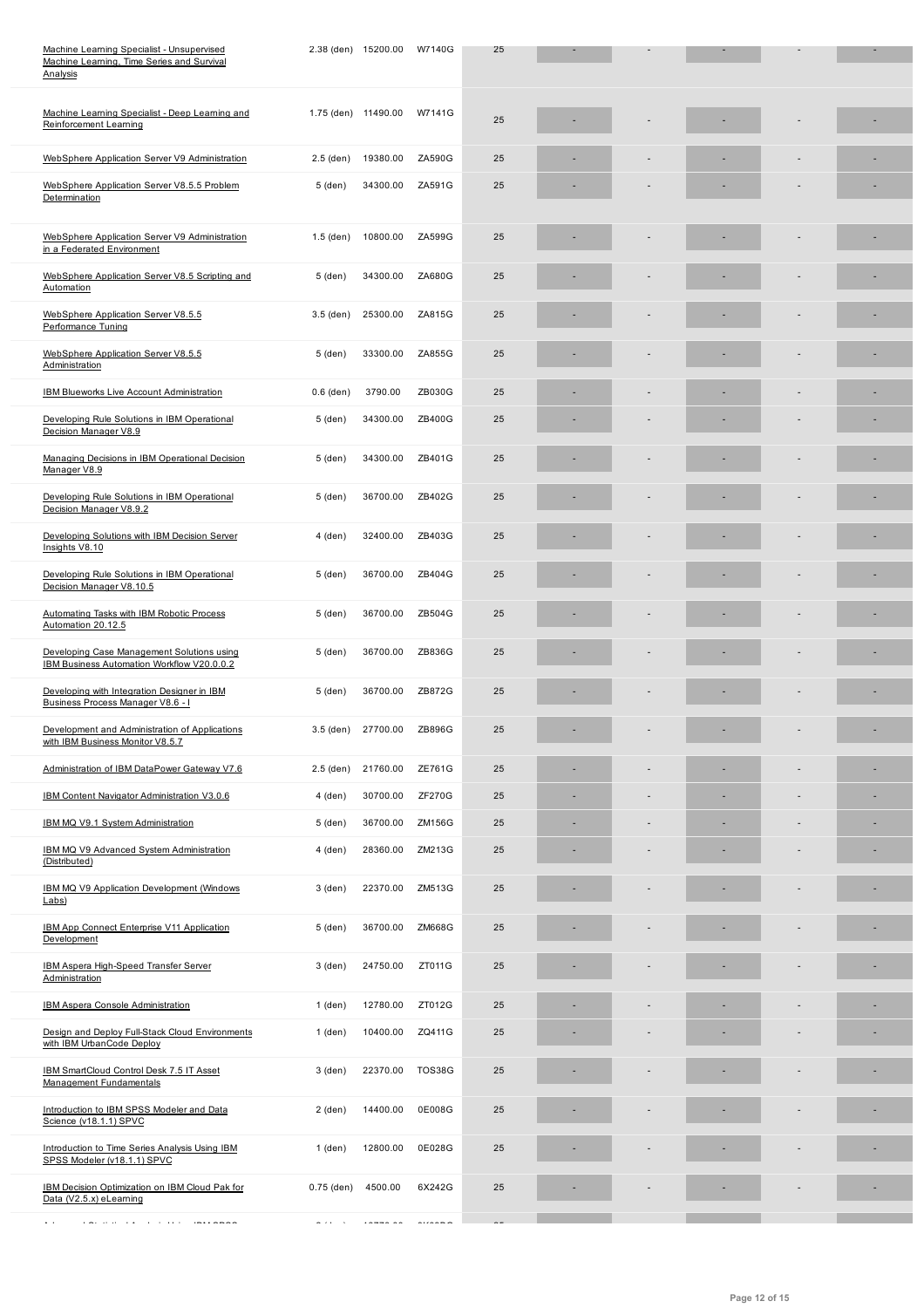| <b>Statistical Analysis Using IBM SPSS Statistics</b><br>$(V26)$ SPVC |                      | $2$ (den) | 20500.00 | 0K51BG  | 25 |    | $\overline{\phantom{a}}$ | $\overline{\phantom{a}}$ |  |
|-----------------------------------------------------------------------|----------------------|-----------|----------|---------|----|----|--------------------------|--------------------------|--|
|                                                                       |                      |           | 78800.00 | WM154G  |    |    |                          |                          |  |
| IBM MQ V9 System Administration (using Linux for<br>$_{\text{labs}}$  | Virtual<br>Classroom | 4 (den)   |          |         |    | 04 | $\overline{\phantom{a}}$ | $\overline{\phantom{a}}$ |  |
| IBM Rational DOORS® 9.6 - Advanced                                    | Virtual<br>Classroom | (den)     | 18000.00 | U4RDA96 |    | 12 | $\overline{\phantom{a}}$ | 18                       |  |

## **Check Point**

|                                                               | <b>Místo</b><br>konání | <b>Délka</b> | Cena     | Kód kurzu                 | Jun                      | Jul | Aug                      | <b>Sep</b> | Oct                      | <b>Nov</b> |
|---------------------------------------------------------------|------------------------|--------------|----------|---------------------------|--------------------------|-----|--------------------------|------------|--------------------------|------------|
| Check Point Certified Security Expert R81.X                   | Praha                  | $3$ (den)    | 33600.00 | CKT CCS<br>E R81.X        | 27                       | ٠   | 22                       |            | $\overline{\phantom{a}}$ |            |
|                                                               | Virtual<br>Classroom   | $3$ (den)    | 33600.00 | CKT CCS<br>E R81.X        | 27                       |     | 22                       |            | ٠                        |            |
| Check Point Certified Security Administrator R81.X            | Praha                  | $3$ (den)    | 31500.00 | CKT CCS<br>A R81.X        | $\overline{\phantom{a}}$ | ٠   | 15                       |            | 03                       | 28         |
|                                                               | Virtual<br>Classroom   | $3$ (den)    | 31500.00 | CKT CCS<br>A R81.X        |                          | ٠   | 15                       |            | 03                       | 28         |
| Check Point Automation Specialist R80.X (CCAS)                | Praha                  | $2$ (den)    | 23600.00 | CKT CCA<br>S R80.X        |                          | ٠   |                          | 26         | $\overline{\phantom{m}}$ |            |
|                                                               | Virtual<br>Classroom   | $2$ (den)    | 23600.00 | CKT_CCA<br>S R80.X        |                          |     | $\overline{\phantom{a}}$ | 26         | $\overline{\phantom{a}}$ |            |
| Check Point Certified Troubleshooting<br>Administrator (CCTA) | Praha                  | $2$ (den)    | 23600.00 | CKT_CCT<br>$\overline{A}$ | $\overline{a}$           | ۰   |                          |            | 06                       |            |
|                                                               | Virtual<br>Classroom   | $2$ (den)    | 23600.00 | CKT_CCT<br>$\overline{A}$ |                          |     |                          |            | 06                       |            |
| Check Point Certified Troubleshooting Expert<br>(CCTE)        | Praha                  | $2$ (den)    | 23600.00 | CKT_CCT<br>E              |                          |     | ٠                        |            | $\overline{a}$           | 14         |
|                                                               | Virtual<br>Classroom   | $2$ (den)    | 23600.00 | CKT_CCT<br>E              |                          |     |                          |            | $\overline{\phantom{a}}$ | 14         |

# **F5 Networks**

|                                                                   | <b>Místo</b><br>konání | <b>Délka</b> | Cena     | Kód kurzu                             | Jun                      | Jul | Aug                      | <b>Sep</b> | Oct                      | <b>Nov</b> |
|-------------------------------------------------------------------|------------------------|--------------|----------|---------------------------------------|--------------------------|-----|--------------------------|------------|--------------------------|------------|
| Administering BIG-IP v.16.1                                       | Praha                  | $2$ (den)    | 25200.00 | F5N BIG-<br>OP-ADMIN                  | 27                       |     |                          | 19         | ٠                        | 28         |
|                                                                   | Virtual<br>Classroom   | $2$ (den)    | 25200.00 | F5N BIG-<br>OP-ADMIN                  | 27                       |     |                          | 19         |                          | 28         |
| Configuring BIG-IP LTM: Local Traffic Manager<br>v.16.1           | Praha                  | $3$ (den)    | 37800.00 | F5N BIG-<br>LTM-CFG-<br>3             | 29                       |     | $\overline{\phantom{a}}$ | 21         | $\overline{\phantom{a}}$ | 30         |
|                                                                   | Virtual<br>Classroom   | $3$ (den)    | 37800.00 | F5N BIG-<br>LTM-CFG-<br>3             | 29                       | 06  |                          | 21         |                          | 30         |
| Configuring F5 Advanced WAF (previously<br>licensed as ASM) v16.1 | Praha                  | $4$ (den)    | 51500.00 | F5N BIG-<br>AWF-CFG                   | $\overline{\phantom{a}}$ | ٠   | 22                       |            | 24                       | ×.         |
|                                                                   | Virtual<br>Classroom   | $4$ (den)    | 51500.00 | F5N BIG-<br>AWF-CFG                   |                          |     | 22                       |            | 24                       |            |
| Configuring BIG-IP® APM: Access Policy Manager<br>v16.1           | Praha                  | $3$ (den)    | 46000.00 | F5N APM                               | $\overline{\phantom{a}}$ |     | 29                       |            | $\overline{a}$           | 14         |
|                                                                   | Virtual<br>Classroom   | $3$ (den)    | 46000.00 | F5N APM                               |                          | ٠   | 29                       |            | $\overline{\phantom{a}}$ | 14         |
| Troubleshooting BIG-IP v.16.1                                     | Praha                  | $2$ (den)    | 39000.00 | F5N BIG-<br>TRBL-<br>INT <sub>2</sub> |                          |     | ٠                        | 26         | $\overline{\phantom{a}}$ | ۰          |
|                                                                   | Virtual<br>Classroom   | $2$ (den)    | 39000.00 | F5N_BIG-<br>TRBL-<br>INT <sub>2</sub> |                          |     |                          | 26         | $\overline{a}$           | ×.         |
| Configuring BIG-IP DNS (formerly GTM) v16.1                       | Virtual<br>Classroom   | $2$ (den)    | 44000.00 | F5N_BIG-<br>DNS-I                     |                          |     |                          |            | 06                       | ٠          |
| <b>Juniper</b>                                                    |                        |              |          |                                       |                          |     |                          |            |                          |            |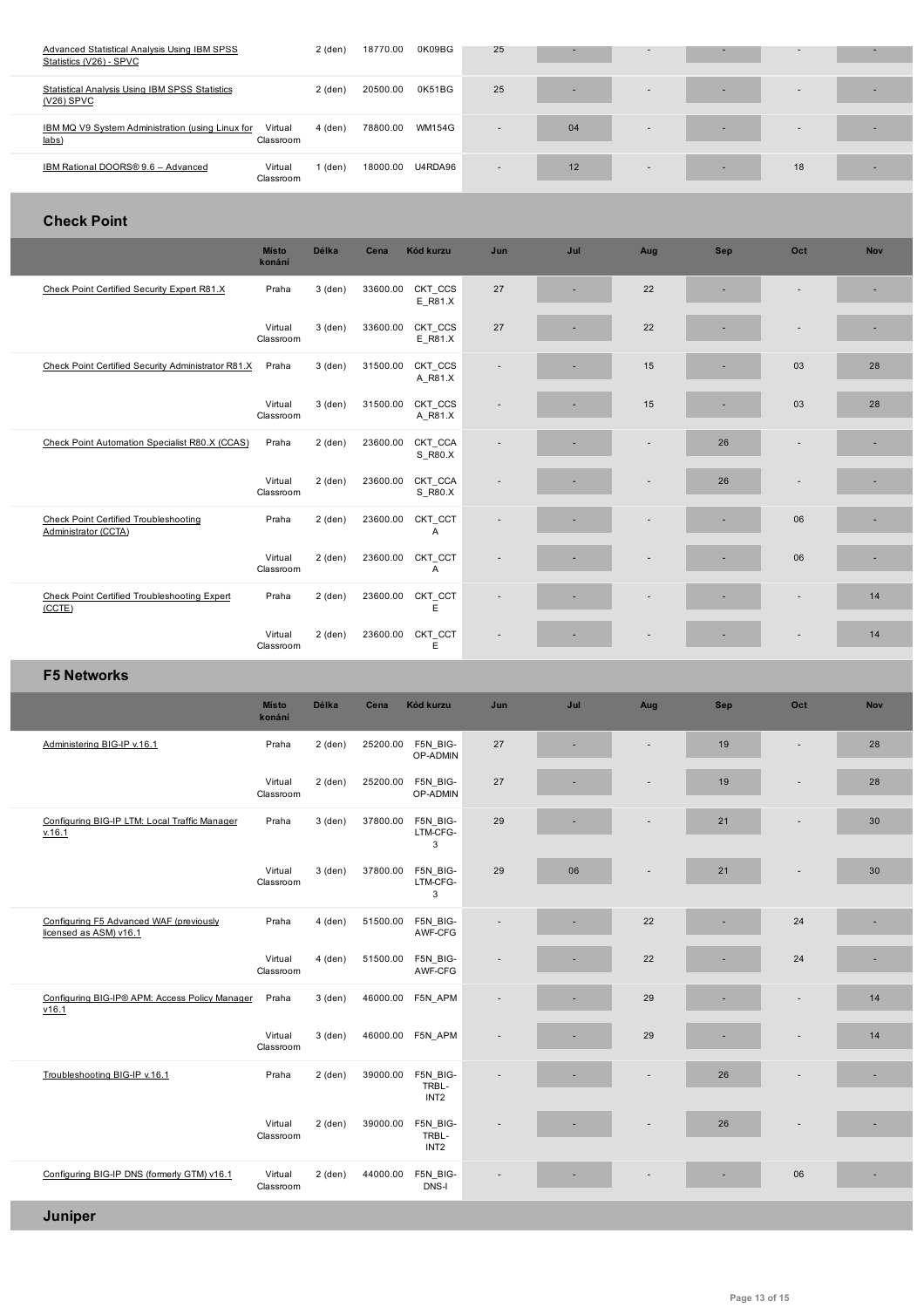| Juniper Security                                              | Virtual<br>Classroom   | 5 (den)   | 90700.00 | JUN JSE<br>$\mathsf{C}$ | 27                       |     |                          | 26         |                          |            |  |  |  |
|---------------------------------------------------------------|------------------------|-----------|----------|-------------------------|--------------------------|-----|--------------------------|------------|--------------------------|------------|--|--|--|
| Junos Enterprise Switching (ELS)                              | Virtual<br>Classroom   | 2 (den)   | 39000.00 | JUN_JEX                 |                          | 11  |                          |            |                          |            |  |  |  |
| Junos Intermediate Routing                                    | Virtual<br>Classroom   | $2$ (den) | 39000.00 | JUN_JIR                 |                          | 13  |                          |            |                          |            |  |  |  |
| Advanced Junos Enterprise Switching                           | Virtual<br>Classroom   | $2$ (den) | 42200.00 | JUN_AJE<br>X            |                          | 18  |                          |            |                          | ×.         |  |  |  |
| Introduction to the Junos Operating System                    | Virtual<br>Classroom   | $3$ (den) | 53000.00 | JUN_IJOS                |                          |     |                          |            |                          | 21         |  |  |  |
| <b>Veeam</b>                                                  |                        |           |          |                         |                          |     |                          |            |                          |            |  |  |  |
|                                                               | <b>Místo</b><br>konání | Délka     | Cena     | Kód kurzu               | Jun                      | Jul | Aug                      | <b>Sep</b> | Oct                      | <b>Nov</b> |  |  |  |
| Veeam Availability Suite v11: Configuration and<br>Management | Praha                  | 3 (den)   | 33000.00 | VASV11C<br>M            | 27                       | ٠   | 29                       | ٠          | 24                       | 28         |  |  |  |
|                                                               | Virtual<br>Classroom   | 3 (den)   | 33000.00 | VASV11C<br>M            | 27                       |     | 29                       |            | 24, 31                   | 28         |  |  |  |
|                                                               | Bratislava             | 3 (den)   | 33000.00 | VASV11C<br>M            |                          |     | 08                       |            | 31                       |            |  |  |  |
| Veeam Backup & Replication V11: Architecture<br>and Design    | Virtual<br>Classroom   | 2 (den)   | 44000.00 | VEE_<br>VBRV11A<br>D    |                          | 28  | 18                       |            | $\overline{\phantom{a}}$ |            |  |  |  |
| <b>VERITAS</b>                                                |                        |           |          |                         |                          |     |                          |            |                          |            |  |  |  |
|                                                               | <b>Místo</b><br>konání | Délka     | Cena     | Kód kurzu               | Jun                      | Jul | Aug                      | <b>Sep</b> | Oct                      | <b>Nov</b> |  |  |  |
| Veritas NetBackup 9.1: Advanced Administration                | Virtual<br>Classroom   | 5 (den)   | 84800.00 | VER NB-<br>9.1 AA       | 27                       |     |                          |            |                          | ٠          |  |  |  |
| Veritas NetBackup 9.1 Advanced Administration                 | Virtual<br>Classroom   | 5 (den)   | 83900.00 | VER NB-<br>9.1AA        | 27                       |     |                          |            |                          | ۳          |  |  |  |
| Veritas NetBackup 9.1: Administration                         | Virtual<br>Classroom   | 5 (den)   | 84800.00 | VER_NB-<br>9.1 A        |                          | 11  |                          | 12         |                          | ٠          |  |  |  |
| <b>Devops Institute</b>                                       |                        |           |          |                         |                          |     |                          |            |                          |            |  |  |  |
|                                                               | <b>Místo</b><br>konání | Délka     | Cena     | Kód kurzu               | Jun                      | Jul | Aug                      | <b>Sep</b> | Oct                      | <b>Nov</b> |  |  |  |
| Certified Agile Service Manager (CASM)®                       | Virtual<br>Classroom   | 2 (den)   | 37250.00 | DOI_CAS<br>M            | 27                       |     |                          |            |                          | ۰          |  |  |  |
| DevOps Leader (DOL)®                                          | Virtual<br>Classroom   | 2 (den)   | 37250.00 | DOI_DOL                 | 27                       |     |                          |            |                          | ۰          |  |  |  |
| DevSecOps Foundation (DSOF)                                   | Virtual<br>Classroom   | $2$ (den) | 37250.00 | DOI_DSO<br>F.           | 27                       |     |                          |            |                          | ٠          |  |  |  |
| Site Reliability Engineering (SRE) Foundation                 | Virtual<br>Classroom   | 2 (den)   | 45050.00 | DOI_SRE                 | 27                       |     |                          |            | ٠                        | ٠          |  |  |  |
| <b>SOPHOS</b>                                                 |                        |           |          |                         |                          |     |                          |            |                          |            |  |  |  |
|                                                               | <b>Místo</b><br>konání | Délka     | Cena     | Kód kurzu               | Jun                      | Jul | Aug                      | Sep        | Oct                      | <b>Nov</b> |  |  |  |
| Sophos Firewal Certified Architect                            | Virtual<br>Classroom   | 3 (den)   | 45300.00 | SOP_FCE<br>ACH          | $\overline{\phantom{a}}$ | 04  | $\overline{\phantom{a}}$ | ٠          | 03                       | ٠          |  |  |  |
| Sophos Certified Architect Central EndPoint und<br>Server     | Virtual<br>Classroom   | 3 (den)   | 45300.00 | SOP_CAC<br>ES           |                          | 18  |                          |            | 10                       | ٠          |  |  |  |
| <b>CISCO</b>                                                  |                        |           |          |                         |                          |     |                          |            |                          |            |  |  |  |
|                                                               | <b>Místo</b><br>konání | Délka     | Cena     | Kód kurzu               | Jun                      | Jul | Aug                      | <b>Sep</b> | Oct                      | <b>Nov</b> |  |  |  |
| <b>Fortinet</b>                                               |                        |           |          |                         |                          |     |                          |            |                          |            |  |  |  |
|                                                               | <b>Místo</b><br>konání | Délka     | Cena     | Kód kurzu               | Jun                      | Jul | Aug                      | Sep        | Oct                      | <b>Nov</b> |  |  |  |

ı

Г